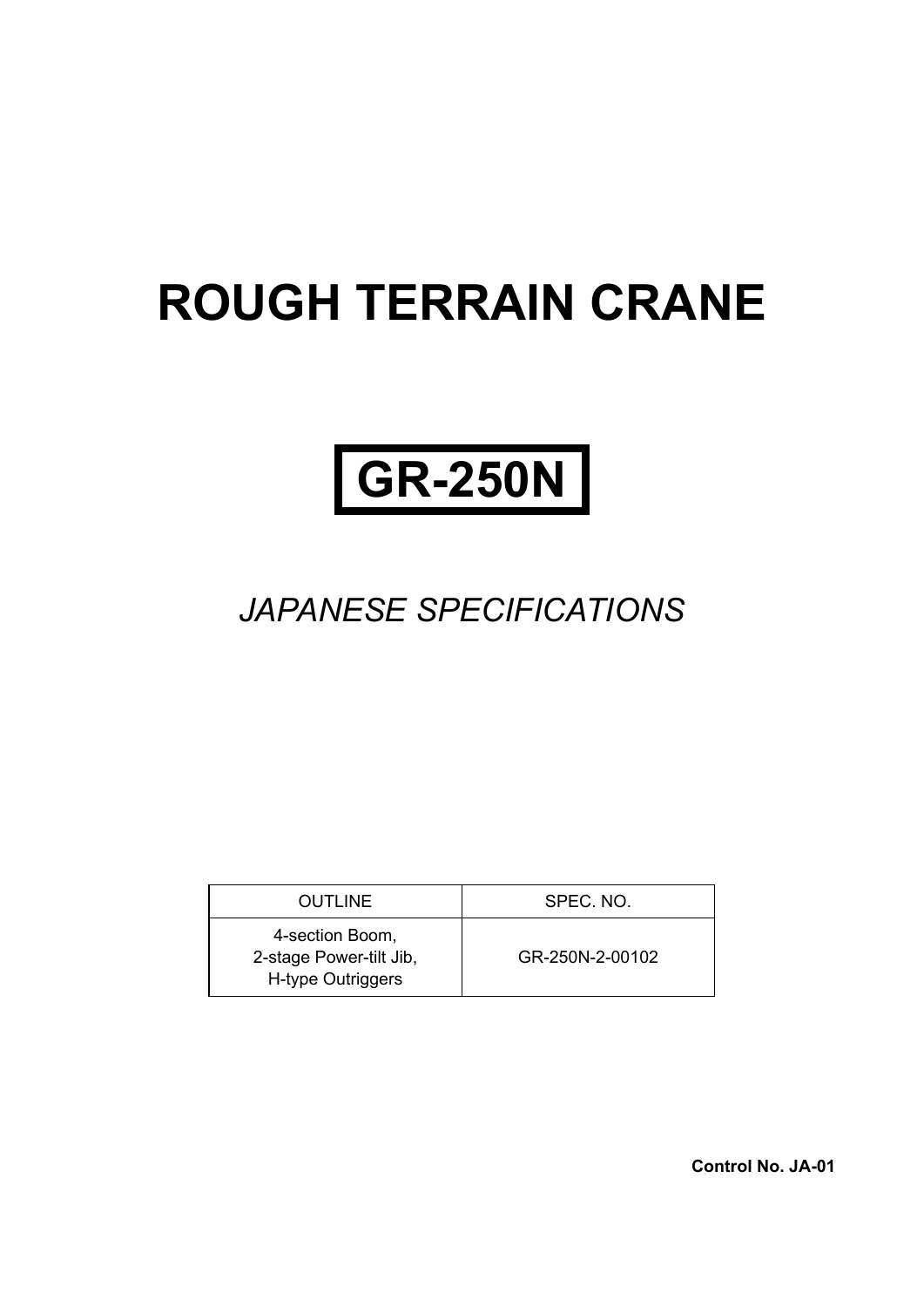# **GR-250N**

## 1. Crane Specifications

#### ◎ **Crane**

**Crane Capacity**<br>9.35 m boom 9.35 m boom 25,000 kg x 3.5 m (8-part line)<br>16.4 m boom 15.000 kg x 6.5 m (6-part line) 16.4 m boom 15,000 kg x 6.5 m (6-part line)<br>23.45 m boom 12,000 kg x 6.0 m (4-part line) 23.45 m boom 12,000 kg x 6.0 m (4-part line)<br>30.5 m boom 8,000 kg x 8.0 m (4-part line) 30.5 m boom  $\begin{array}{r} 8,000 \text{ kg} \\ 8.0 \text{ m} \end{array}$  x 8.0 m (4-part line)  $\begin{array}{r} 8.0 \text{ m} \\ 3,300 \text{ kg} \\ \end{array}$  x 72 $\degree$  (single-part 8.0 m jib 3,300 kg x 72° (single-part line)<br>13.0 m jib 2,000 kg x 78° (single-part line)  $2,000$  kg  $\times 78^\circ$  (single-part line) Single top 4,000 kg (single-part line) **Max. Lifting Height** Boom 31.3 m Jib 44.2 m **Max. Working Radius** Boom 27.9 m Jib 33.9 m **Boom Length** 9.35m to 30.5m **Boom Extension** 21.15 m **Boom Extension Speed** 21.15 m/80 s **Jib Length** 8.0 m, 13.0 m **Main Winch Single Line Winding Speed** 120 m/min (4 layers) **Main Winch Hook Speed** 15.0 m/min (8-part line) **Main Winch Single Line Unwinding Speed** <Reference> Standard: 120 m/min (4 layers) High-speed: 160 m/min (4 layers) **Auxiliary Winch Single Line Winding Speed** 120 m/min (4 layers) **Auxiliary Winch Hook Speed** 120 m/min (single-part line) **Auxiliary Winch Single Line Unwinding Speed** <Reference> Standard: 120 m/min (4 layers) High-speed: 160 m/min (4 layers) **Boom Elevation Angle**  $0^\circ$  to  $84^\circ$ **Boom Elevation Speed** 0° to 84°/45 s **Swing Angle** 360° continuous **Swing Speed**  $2.6 \text{ min}^{-1}$  (rpm) **Wire Rope** Main winch 16 mm dia. x 170 m long Spin-resistant wire rope Auxiliary winch 16 mm dia. x 98 m long Spin-resistant wire rope **Boom** 4-section box structure synchronously telescoping hydraulic boom **Boom Extension** Single double-acting hydraulic cylinder 2 wire rope type telescoping devices **Jib** Quick-turn type (stored alongside and below boom)

2-stage (pull-out 2nd stage)<br>Offset  $5^\circ$  to  $60^\circ$  hydraulig hydraulic non-stage inclined

#### **Single Top**

Fixed on top boom section **Hoist** Hydraulic motor driven planetary gear reducer Automatic brake High-speed unwind function 2 single winches With flow regulator valve with pressure compensation **Boom Elevation** Single double-acting hydraulic cylinder With flow regulator valve with pressure compensation **Swing** Hydraulic motor driven planetary gear reducer Swing bearing Swing free/lock changeover type Negative brake **Outriggers** Fully hydraulic H-type (floats mounted integrally) Slides and jacks each provided with independent operation device. Fully extended width 6.5 m<br>Middle extended width 6.1 m, 5.0 m, 3.6 m Middle extended width Minimum extended width 2.3 m **Operation Method** Hydraulic pilot valve operation **Max. Vertical Load Capacity of Outrigger** 26.9 t **Power Take-Off** PTO wet multi-plate clutch **Hydraulic Pumps** 2 variable piston pumps 3 gear pumps **Hydraulic Tank Capacity** 380 L **Safety Devices** Automatic moment limiter (AML) Swing automatic stop device Elevation slow down and stop device Over-winding cutout device Working area control device Outrigger extension width detector Level gauge Hook safety latch Hydraulic safety valve Telescoping cylinder check valve Extension cylinder check valve Power tilt counterbalance valve Jack pilot check valve Swing lock **Equipment** Air-conditioner with dehumidifier Hydraulic oil temperature indication lamp Radio Oil cooler Visual-type winch drum rotation indicator Operation pedals ISO arrangement: for telescoping/auxiliary hoisting Tadano arrangement: for elevating/telescoping Satellite Communications Equipment (HELLO-NET Owner's Site) **Ancilliary Equipment** Wood blocks (x 4) Aluminum deck plates (x 4)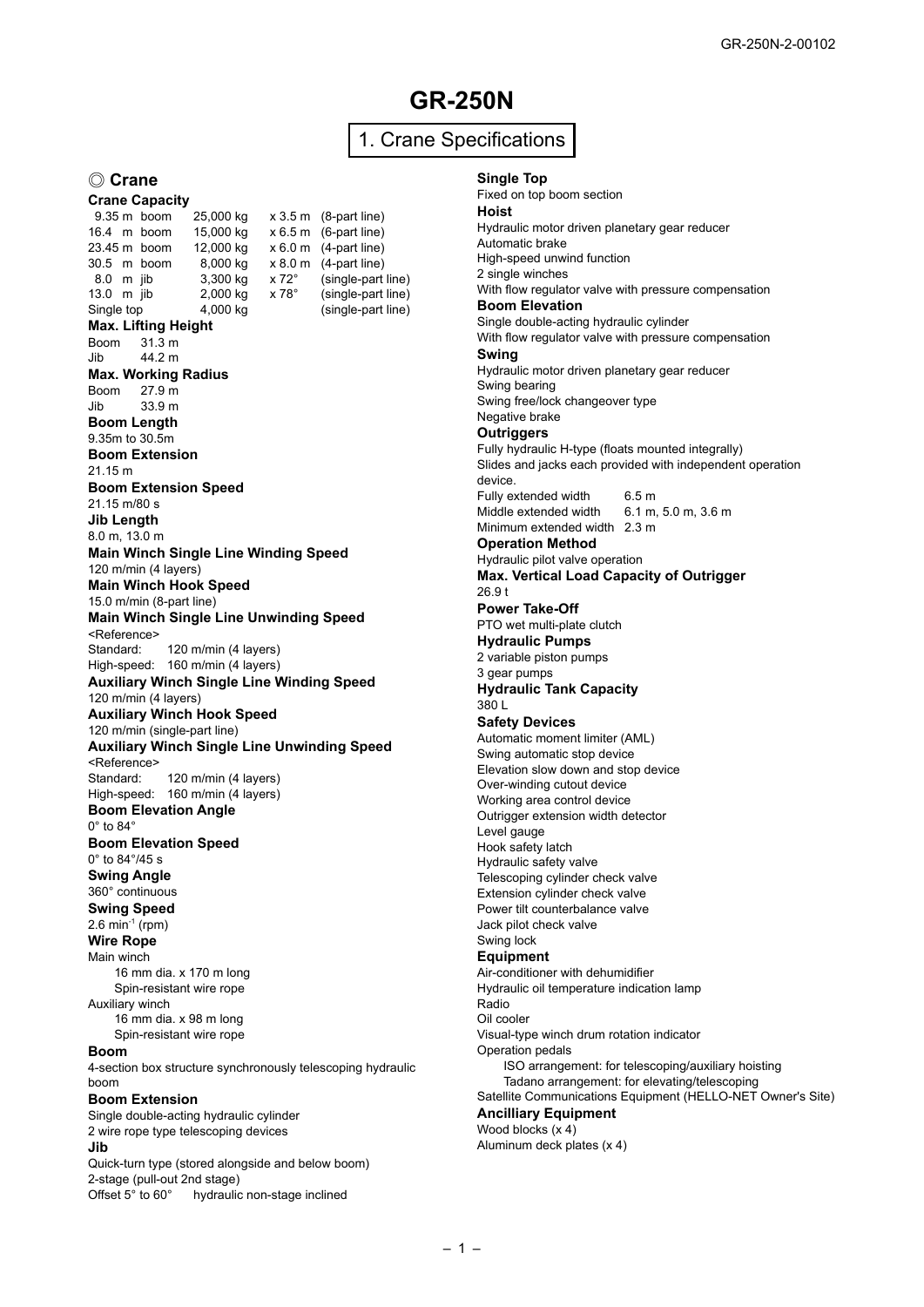#### ◎ **Carrier**

#### **Manufacturer and Model**

Tadano JDS-T003

# **Engine**

Mitsubishi 6M60-TLE3A (with turbo and air cooler) Type Water-cooled 4-cycle, in-line 6 cylinder, direct-injection diesel

Piston displacement 7.545 L Max. output 200 kW (272PS)/2,600 min-1 (rpm)

Max. torque 785 N.m (80.0 kgf.m)/1,400 min-1 (rpm) **Torque Converter**

3-element, 1-stage unit (with automatic lock-up mechanism) **Transmission**

#### Automatic and manual transmission

Power shift type (wet multi-plate clutch) 4 forward gears, 1 reverse gear (with Hi and Lo)

#### **Reducer**

Axle dual-ratio reduction

#### **Drive**

2-wheel drive (4 x 2)/4-wheel drive (4 x 4) selection

#### **Front Axle**

Full floating type

#### **Rear Axle**

Full floating type

#### **Suspension**

- Front Hydro-pneumatic suspension (with hydraulic lock cylinder)
- Rear Hydro-pneumatic suspension (with hydraulic lock cylinder)

#### **Steering**

Fully hydraulic power steering

#### **Brake System**

Service Brake

Hydro-pneumatic disk brake

#### Parking Brake

 Mechanically operated, internal expanding duo-servo shoe type acting on drum at transmission case rear.

Auxiliary Brake

Permanent magnet retarder Electro-pneumatic operated exhaust brake

#### Auxiliary braking device for operations

**Frame**

Welded box-shaped structure

### **Electric System**

12 V/120 Ah x 2 (24 V)

### **Fuel Tank Capacity**

300 L

**Tires** Front 385/95R25 170E Road Rear 385/95R25 170E Road

#### **Cab**

One-man type With interior equipment Sealed-fluid rubber mounted type Fully adjustable folding seat (with head rest, arm rest, seat belt) Adjustable wheel (tilt, telescoping) Intermittent windshield/roof wiper (with washer) Power window

#### Side visor

- **Safety Devices**
- Emergency steering device

Suspension lock device Rear wheel steering lock device Engine over-run alarm Overshift prevention device Parking brake alarm Monitor television on left and right sides of boom **Equipment**

Centralized oiling device Electric mirror

#### ◎ **Dimensions**

| Overall length |      | 11,410 mm |
|----------------|------|-----------|
| Overall width  |      | 2.620 mm  |
| Overall height |      | 3.470 mm  |
| Wheel base     |      | 3.880 mm  |
| Tread Front    |      | 2.170 mm  |
|                | Rear | 2,170 mm  |

#### ◎ **Weights**

| Gross vehicle weight | 25,595 kg |
|----------------------|-----------|
| Front                | 12,800 kg |
| Rear                 | 12,795 kg |

#### ◎ **Performance**

| Max. traveling speed       | 49 kn |
|----------------------------|-------|
| Gradeability $(tan\theta)$ | 0.57  |
| Min. turning radius        | 5.11  |
|                            | 8.51  |

49 km/h 5.1 m (4-wheel steering) 8.5 m (2-wheel steering)

#### ◎ **Optional equipment**

Winch drum monitoring camera Rear view monitoring camera Loudspeaker AML external warning lamp Roadside lamp Identification lamp

\* This crane has a compliance certificate ('Weight under basic transit conditions: A') under the new vehicle certification system, however in practice, conditions imposed for transit are in accordance with the assessment of each route by the road controller.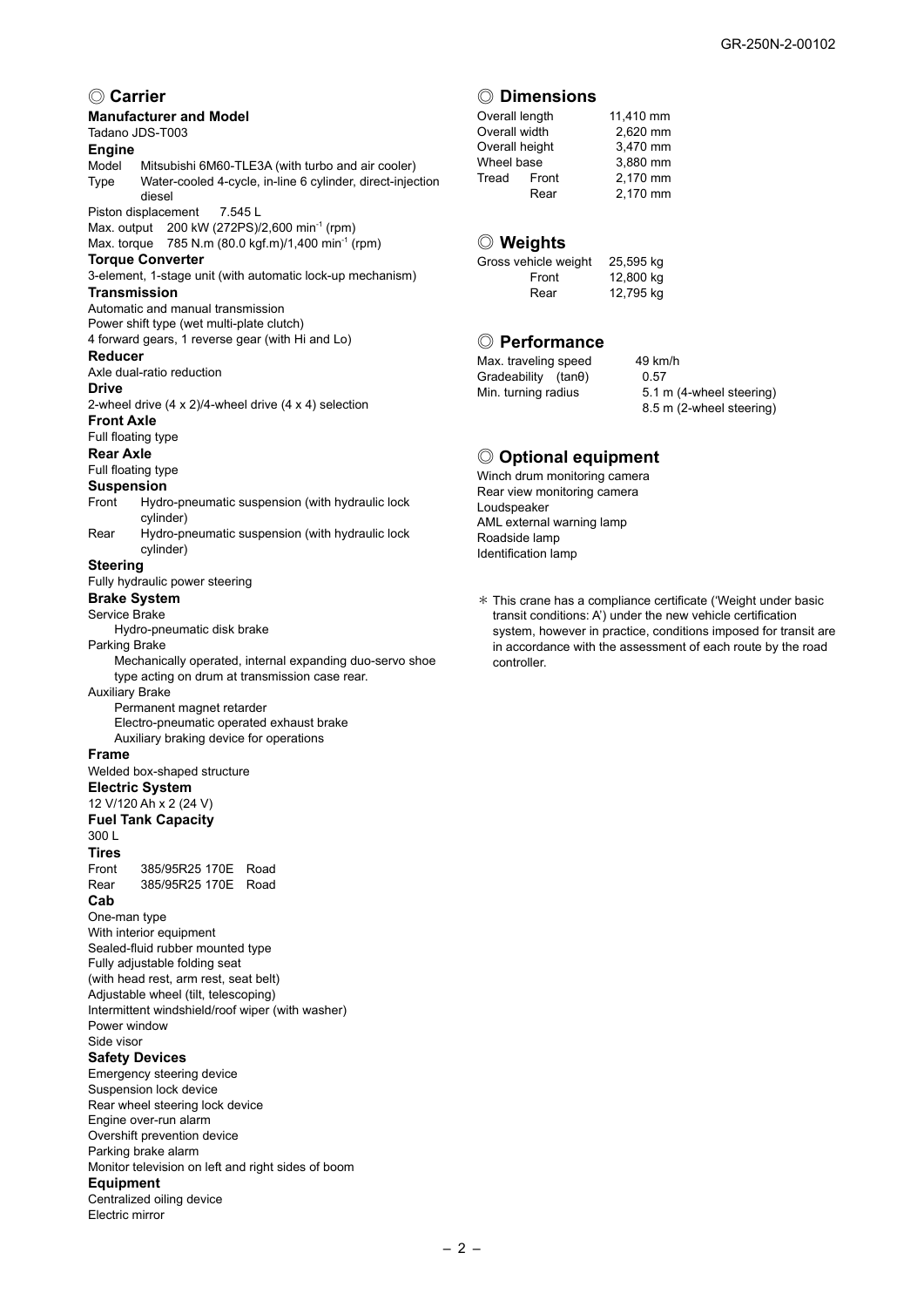# 2. Total Rated Loads

# 2-(1) Outrigger Used [Boom]

Unit: ton

| Outriggers fully extended (6.5 m)   | $-360^{\circ}$ - |        |          |        |
|-------------------------------------|------------------|--------|----------|--------|
| Boom<br>length<br>Working<br>radius | 9.35 m           | 16.4 m | 23.45 m  | 30.5 m |
| 2.5 <sub>m</sub>                    | 25.0             | 15.0   | 12.0     |        |
| 3.0 <sub>m</sub>                    | 25.0             | 15.0   | 12.0     |        |
| 3.5 <sub>m</sub>                    | 25.0             | 15.0   | 12.0     | 8.0    |
| 4.0 <sub>m</sub>                    | 23.5             | 15.0   | 12.0     | 8.0    |
| 4.5 m                               | 21.5             | 15.0   | 12.0     | 8.0    |
| 5.0 <sub>m</sub>                    | 19.6             | 15.0   | 12.0     | 8.0    |
| 5.5 <sub>m</sub>                    | 17.8             | 15.0   | 12.0     | 8.0    |
| 6.0 <sub>m</sub>                    | 16.3             | 15.0   | 12.0     | 8.0    |
| 6.5 <sub>m</sub>                    | 15.1             | 15.0   | 11.5     | 8.0    |
| 7.0 <sub>m</sub>                    |                  | 14.0   | 10.8     | 8.0    |
| 8.0 <sub>m</sub>                    |                  | 11.3   | 9.6      | 8.0    |
| 9.0 <sub>m</sub>                    |                  | 9.2    | 8.6      | 7.6    |
| 10.0 <sub>m</sub>                   |                  | 7.5    | 7.6      | 6.9    |
| 11.0 <sub>m</sub>                   |                  | 6.3    | 6.5      | 6.3    |
| 12.0 m                              |                  | 5.35   | 5.5      | 5.6    |
| 13.0 m                              |                  | 4.6    | 4.75     | 4.9    |
| 13.5 m                              |                  | 4.25   | 4.45     | 4.55   |
| 14.0 m                              |                  |        | 4.15     | 4.25   |
| 15.0 m                              |                  |        | 3.65     | 3.8    |
| 16.0 m                              |                  |        | 3.2      | 3.4    |
| 17.0 m                              |                  |        | 2.85     | 3.0    |
| 18.0 m                              |                  |        | 2.5      | 2.65   |
| 19.0 m                              |                  |        | 2.2      | 2.4    |
| 20.0 m                              |                  |        | 2.0      | 2.15   |
| 20.5 m                              |                  |        | 1.9      | 2.0    |
| 21.0 m                              |                  |        |          | 1.9    |
| 22.0 m                              |                  |        |          | 1.7    |
| 24.0 m                              |                  |        |          | 1.35   |
| 26.0 m                              |                  |        |          | 1.1    |
| 27.9 m                              |                  |        |          | 0.9    |
| A(°)                                |                  |        | $0 - 84$ |        |

| Outriggers middle extended (6.1 m)         |        |        | -Over sides- |        |
|--------------------------------------------|--------|--------|--------------|--------|
| <b>Boom</b><br>length<br>Working<br>radius | 9.35 m | 16.4 m | 23.45 m      | 30.5 m |
| 2.5 <sub>m</sub>                           | 25.0   | 15.0   | 12.0         |        |
| 3.0 m                                      | 25.0   | 15.0   | 12.0         |        |
| 3.5 <sub>m</sub>                           | 25.0   | 15.0   | 12.0         | 8.0    |
| 4.0 <sub>m</sub>                           | 23.5   | 15.0   | 12.0         | 8.0    |
| 4.5 <sub>m</sub>                           | 21.5   | 15.0   | 12.0         | 8.0    |
| 5.0 <sub>m</sub>                           | 19.6   | 15.0   | 12.0         | 8.0    |
| 5.5 <sub>m</sub>                           | 17.8   | 15.0   | 12.0         | 8.0    |
| 6.0 <sub>m</sub>                           | 16.3   | 15.0   | 12.0         | 8.0    |
| 6.5 <sub>m</sub>                           | 15.0   | 15.0   | 11.5         | 8.0    |
| 7.0 m                                      |        | 13.3   | 10.8         | 8.0    |
| 8.0 <sub>m</sub>                           |        | 10.3   | 9.6          | 8.0    |
| 9.0 <sub>m</sub>                           |        | 8.3    | 8.5          | 7.6    |
| 10.0 <sub>m</sub>                          |        | 6.8    | 7.0          | 6.9    |
| 11.0 <sub>m</sub>                          |        | 5.7    | 5.9          | 6.0    |
| 12.0 m                                     |        | 4.9    | 5.0          | 5.1    |
| 13.0 m                                     |        | 4.2    | 4.35         | 4.4    |
| 13.5 m                                     |        | 3.9    | 4.0          | 4.1    |
| 14.0 m                                     |        |        | 3.8          | 3.85   |
| 15.0 m                                     |        |        | 3.3          | 3.4    |
| 16.0 m                                     |        |        | 2.9          | 3.0    |
| 17.0 m                                     |        |        | 2.6          | 2.65   |
| 18.0 m                                     |        |        | 2.3          | 2.35   |
| 19.0 m                                     |        |        | 2.05         | 2.1    |
| 20.0 m                                     |        |        | 1.85         | 1.85   |
| 20.5 m                                     |        |        | 1.75         | 1.75   |
| 21.0 m                                     |        |        |              | 1.65   |
| 22.0 m                                     |        |        |              | 1.5    |
| 24.0 m                                     |        |        |              | 1.2    |
| 26.0 m                                     |        |        |              | 0.95   |
| 27.8 m                                     |        |        |              | 0.75   |
| A(°)                                       |        |        | $0 - 84$     |        |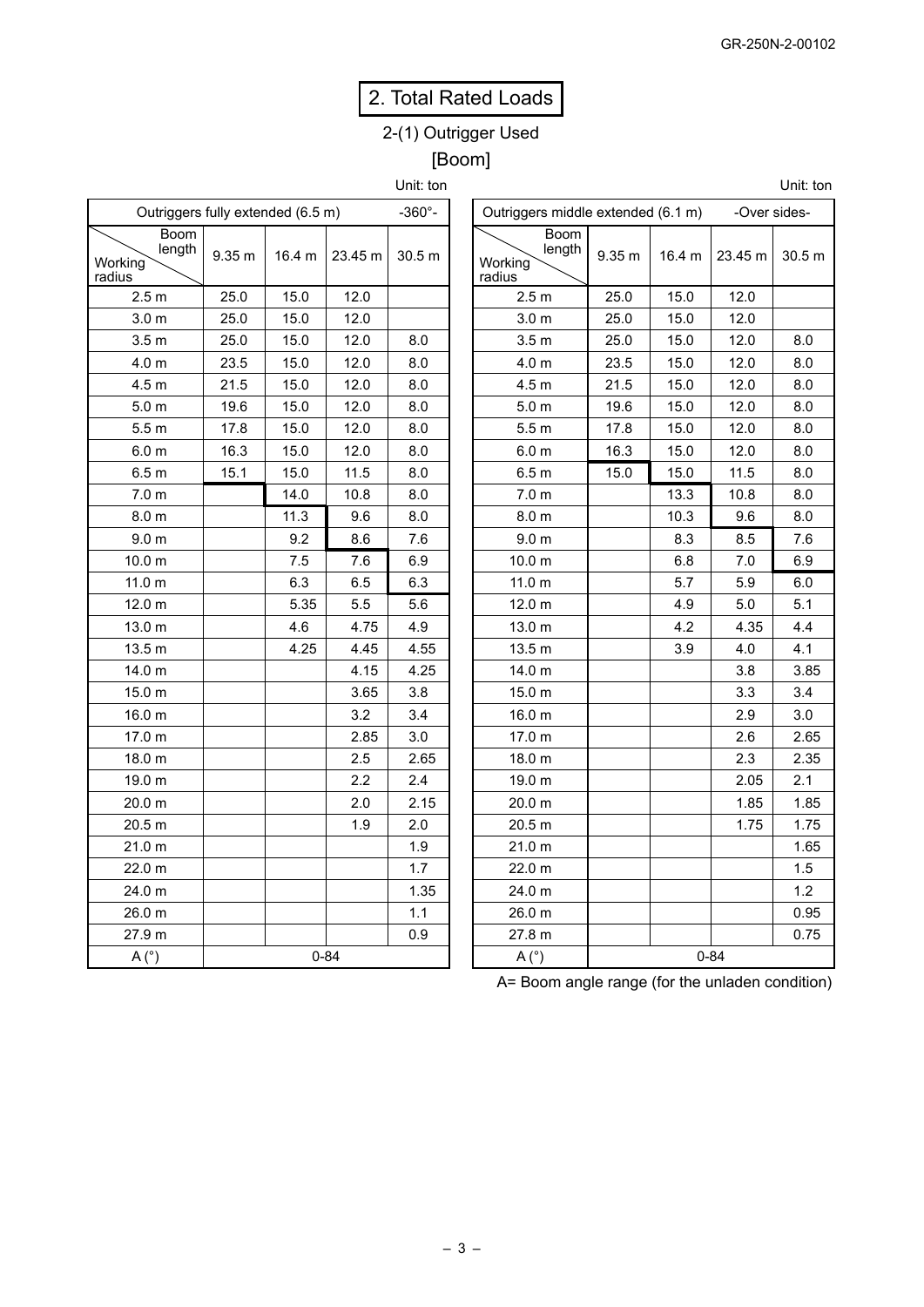# [Boom]

Unit: ton

| Outriggers middle extended (5.0 m)         |        |          | -Over sides- |        |  |  |
|--------------------------------------------|--------|----------|--------------|--------|--|--|
| <b>Boom</b><br>length<br>Working<br>radius | 9.35 m | 16.4 m   | 23.45 m      | 30.5 m |  |  |
| 2.5 <sub>m</sub>                           | 25.0   | 15.0     | 12.0         |        |  |  |
| 3.0 <sub>m</sub>                           | 25.0   | 15.0     | 12.0         |        |  |  |
| 3.5 <sub>m</sub>                           | 25.0   | 15.0     | 12.0         | 8.0    |  |  |
| 4.0 <sub>m</sub>                           | 23.5   | 15.0     | 12.0         | 8.0    |  |  |
| 4.5 <sub>m</sub>                           | 21.2   | 15.0     | 12.0         | 8.0    |  |  |
| 5.0 <sub>m</sub>                           | 17.2   | 15.0     | 12.0         | 8.0    |  |  |
| 5.5 <sub>m</sub>                           | 14.2   | 15.0     | 12.0         | 8.0    |  |  |
| 6.0 <sub>m</sub>                           | 12.0   | 12.7     | 12.0         | 8.0    |  |  |
| 6.5 <sub>m</sub>                           | 10.3   | 10.9     | 10.8         | 8.0    |  |  |
| 7.0 <sub>m</sub>                           |        | 9.5      | 9.7          | 8.0    |  |  |
| 8.0 m                                      |        | 7.4      | 7.6          | 7.5    |  |  |
| 9.0 <sub>m</sub>                           |        | 6.0      | 6.2          | 6.2    |  |  |
| 10.0 <sub>m</sub>                          |        | 4.9      | 5.1          | 5.2    |  |  |
| 11.0 <sub>m</sub>                          |        | 4.1      | 4.3          | 4.35   |  |  |
| 12.0 m                                     |        | 3.5      | 3.65         | 3.7    |  |  |
| 13.0 m                                     |        | 3.0      | 3.15         | 3.2    |  |  |
| 13.5 m                                     |        | 2.8      | 2.9          | 2.95   |  |  |
| 14.0 m                                     |        |          | 2.7          | 2.75   |  |  |
| 15.0 m                                     |        |          | 2.35         | 2.4    |  |  |
| 16.0 m                                     |        |          | 2.05         | 2.1    |  |  |
| 17.0 m                                     |        |          | 1.75         | 1.8    |  |  |
| 18.0 m                                     |        |          | 1.55         | 1.6    |  |  |
| 19.0 m                                     |        |          | 1.35         | 1.4    |  |  |
| 20.0 m                                     |        |          | 1.2          | 1.2    |  |  |
| 20.5 m                                     |        |          | 1.1          | 1.1    |  |  |
| 21.0 <sub>m</sub>                          |        |          |              | 1.05   |  |  |
| 22.0 m                                     |        |          |              | 0.9    |  |  |
| 24.0 m                                     |        |          |              | 0.65   |  |  |
| A(°)                                       |        | $0 - 84$ |              | 32-84  |  |  |

|                                                    |                            |        |         | Unit: ton         |  |  |  |  |  |  |
|----------------------------------------------------|----------------------------|--------|---------|-------------------|--|--|--|--|--|--|
| Outriggers middle extended (3.6 m)<br>-Over sides- |                            |        |         |                   |  |  |  |  |  |  |
| <b>Boom</b><br>length<br>Working<br>radius         | 9.35 <sub>m</sub>          | 16.4 m | 23.45 m | 30.5 <sub>m</sub> |  |  |  |  |  |  |
| 2.5 <sub>m</sub>                                   | 25.0                       | 15.0   | 12.0    |                   |  |  |  |  |  |  |
| 3.0 <sub>m</sub>                                   | 25.0                       | 15.0   | 12.0    |                   |  |  |  |  |  |  |
| 3.5 <sub>m</sub>                                   | 19.5                       | 15.0   | 12.0    | 8.0               |  |  |  |  |  |  |
| 4.0 <sub>m</sub>                                   | 14.8                       | 15.0   | 12.0    | 8.0               |  |  |  |  |  |  |
| 4.5 <sub>m</sub>                                   | 11.8                       | 12.7   | 12.0    | 8.0               |  |  |  |  |  |  |
| 5.0 <sub>m</sub>                                   | 9.8                        | 10.5   | 10.6    | 8.0               |  |  |  |  |  |  |
| 5.5 <sub>m</sub>                                   | 8.1                        | 8.8    | 9.0     | 8.0               |  |  |  |  |  |  |
| 6.0 <sub>m</sub>                                   | 6.9                        | 7.6    | 7.7     | 7.5               |  |  |  |  |  |  |
| 6.5 <sub>m</sub>                                   | 5.9                        | 6.5    | 6.7     | 6.8               |  |  |  |  |  |  |
| 7.0 <sub>m</sub>                                   |                            | 5.7    | 5.9     | 6.0               |  |  |  |  |  |  |
| 8.0 <sub>m</sub>                                   |                            | 4.5    | 4.6     | 4.7               |  |  |  |  |  |  |
| 9.0 <sub>m</sub>                                   |                            | 3.6    | 3.75    | 3.8               |  |  |  |  |  |  |
| 10.0 m                                             |                            | 2.9    | 3.05    | 3.1               |  |  |  |  |  |  |
| 11.0 <sub>m</sub>                                  |                            | 2.4    | 2.5     | 2.6               |  |  |  |  |  |  |
| 12.0 <sub>m</sub>                                  |                            | 1.95   | 2.1     | 2.15              |  |  |  |  |  |  |
| 13.0 m                                             |                            | 1.60   | 1.75    | 1.8               |  |  |  |  |  |  |
| 13.5 <sub>m</sub>                                  |                            | 1.45   | 1.6     | 1.65              |  |  |  |  |  |  |
| 14.0 m                                             |                            |        | 1.45    | 1.5               |  |  |  |  |  |  |
| 15.0 m                                             |                            |        | 1.2     | 1.25              |  |  |  |  |  |  |
| 16.0 m                                             |                            |        | 1.0     | 1.05              |  |  |  |  |  |  |
| 17.0 m                                             |                            |        | 0.8     | 0.85              |  |  |  |  |  |  |
| 18.0 m                                             |                            |        | 0.65    | 0.7               |  |  |  |  |  |  |
| 19.0 m                                             |                            |        | 0.5     | 0.55              |  |  |  |  |  |  |
| A(°)                                               | $0 - 84$<br>25-84<br>47-84 |        |         |                   |  |  |  |  |  |  |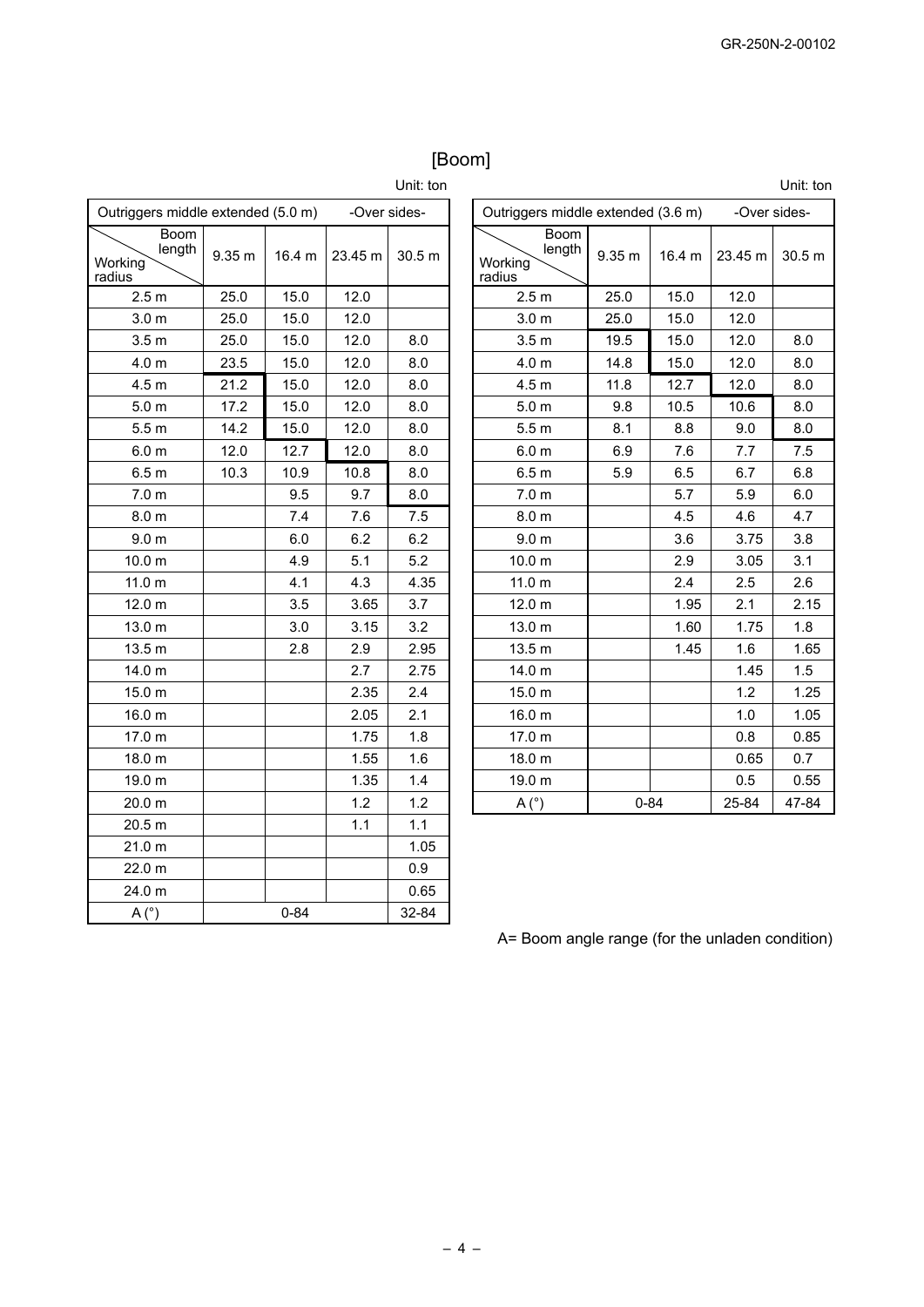# [Boom]

|                                                     |          |        |         | Unit: ton |  |  |  |  |  |  |
|-----------------------------------------------------|----------|--------|---------|-----------|--|--|--|--|--|--|
| Outriggers minimum extended (2.3 m)<br>-Over sides- |          |        |         |           |  |  |  |  |  |  |
| <b>Boom</b><br>length<br>Working<br>radius          | 9.35 m   | 16.4 m | 23.45 m | 30.5 m    |  |  |  |  |  |  |
| 2.5 <sub>m</sub>                                    | 12.2     | 12.0   | 10.0    |           |  |  |  |  |  |  |
| 3.0 <sub>m</sub>                                    | 12.2     | 12.0   | 10.0    |           |  |  |  |  |  |  |
| 3.5 <sub>m</sub>                                    | 9.8      | 10.0   | 10.0    | 6.0       |  |  |  |  |  |  |
| 4.0 m                                               | 7.6      | 8.0    | 8.5     | 6.0       |  |  |  |  |  |  |
| 4.5 <sub>m</sub>                                    | 6.1      | 6.7    | 7.0     | 6.0       |  |  |  |  |  |  |
| 5.0 <sub>m</sub>                                    | 5.0      | 5.5    | 5.8     | 5.8       |  |  |  |  |  |  |
| 5.5m                                                | 4.1      | 4.6    | 4.9     | 5.0       |  |  |  |  |  |  |
| 6.0 <sub>m</sub>                                    | 3.4      | 4.0    | 4.25    | 4.4       |  |  |  |  |  |  |
| 6.5 m                                               | 2.8      | 3.4    | 3.65    | 3.8       |  |  |  |  |  |  |
| 7.0 <sub>m</sub>                                    |          | 2.95   | 3.15    | 3.3       |  |  |  |  |  |  |
| 8.0 <sub>m</sub>                                    |          | 2.2    | 2.4     | 2.6       |  |  |  |  |  |  |
| 9.0 <sub>m</sub>                                    |          | 1.65   | 1.85    | 2.0       |  |  |  |  |  |  |
| 10.0 <sub>m</sub>                                   |          | 1.2    | 1.4     | 1.6       |  |  |  |  |  |  |
| 11.0 m                                              |          | 0.9    | 1.1     | 1.25      |  |  |  |  |  |  |
| 12.0 <sub>m</sub>                                   |          | 0.65   | 0.8     | 0.95      |  |  |  |  |  |  |
| A(°)                                                | $0 - 84$ | 30-84  | 54-84   | 64-84     |  |  |  |  |  |  |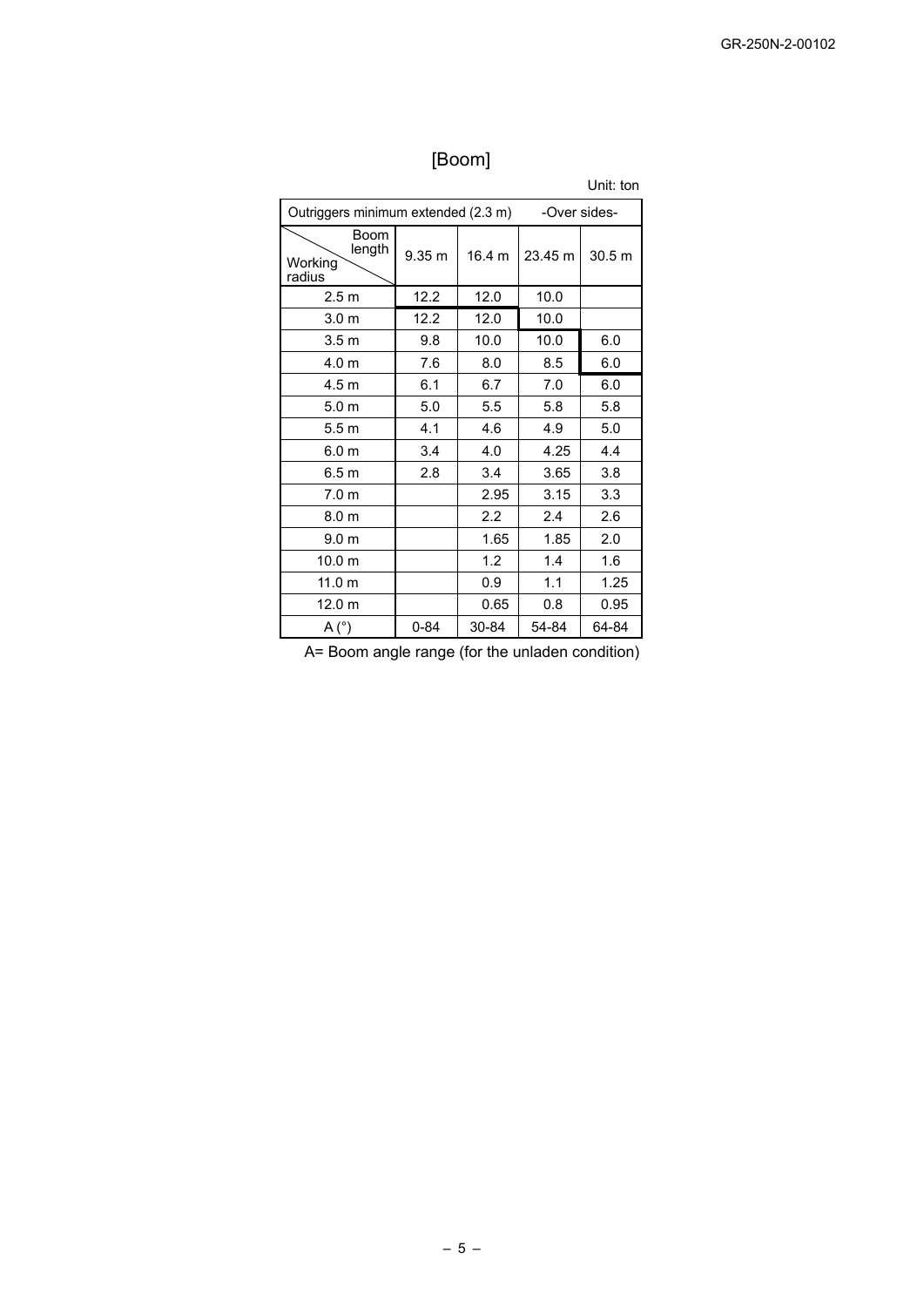|                 | Outriggers fully extended (6.5 m) |                  |            |                         |            |       |                       | $-360^{\circ}$ -                   |                                                    |       |                          |       |              |      |              |       |
|-----------------|-----------------------------------|------------------|------------|-------------------------|------------|-------|-----------------------|------------------------------------|----------------------------------------------------|-------|--------------------------|-------|--------------|------|--------------|-------|
| Jib length      |                                   |                  |            | 30.5 m boom + 8.0 m jib |            |       |                       |                                    |                                                    |       | 30.5 m boom + 13.0 m jib |       |              |      |              |       |
| Offset          | $\overline{5^{\circ}}$            |                  | $25^\circ$ |                         | $45^\circ$ |       | $\overline{60^\circ}$ |                                    | $\overline{5^{\circ}}$                             |       | $25^\circ$               |       | $45^{\circ}$ |      | $60^{\circ}$ |       |
| Boom angle (°)  | R(m)                              | W(t)             | R(m)       | W(t)                    | R(m)       | W(t)  | R(m)                  | W(t)                               | R(m)                                               | W(t)  | R(m)                     | W(t)  | R(m)         | W(t) | R(m)         | W(t)  |
| 84              | 4.2                               | 3.3              | 6.8        | 2.3                     | 8.8        | 1.7   | 9.7                   | 1.05                               | 5.2                                                | 2.0   | 9.6                      | 1.25  | 12.8         | 0.85 | 14.4         | 0.55  |
| 80              | 7.4                               | 3.3              | 9.8        | 2.3                     | 11.6       | 1.7   | 12.2                  | 1.05                               | 9.0                                                | 2.0   | 13.0                     | 1.25  | 15.8         | 0.85 | 16.9         | 0.55  |
| 78              | 8.9                               | 3.3              | 11.2       | 2.3                     | 12.8       | 1.7   | 13.3                  | 1.05                               | 10.6                                               | 2.0   | 14.5                     | 1.2   | 17.2         | 0.85 | 18.2         | 0.55  |
| 76              | 10.4                              | 3.3              | 12.5       | 2.3                     | 14.1       | 1.7   | $\overline{14.5}$     | 1.05                               | 12.3                                               | 1.9   | 15.9                     | 1.15  | 18.4         | 0.85 | 19.4         | 0.55  |
| 74              | 11.8                              | 3.3              | 13.9       | 2.3                     | 15.2       | 1.65  | 15.6                  | 1.05                               | 13.9                                               | 1.8   | 17.3                     | 1.1   | 19.7         | 0.85 | 20.5         | 0.55  |
| 72              | 13.2                              | 3.3              | 15.1       | 2.3                     | 16.4       | 1.65  | 16.7                  | 1.05                               | 15.3                                               | 1.65  | 18.7                     | 1.1   | 20.9         | 0.85 | 21.6         | 0.55  |
| $\overline{70}$ | 14.6                              | 3.25             | 16.4       | 2.3                     | 17.5       | 1.6   | 17.7                  | 1.05                               | 16.8                                               | 1.6   | 20.0                     | 1.05  | 22.1         | 0.85 | 22.7         | 0.55  |
| 68              | 15.8                              | 3.0              | 17.6       | 2.25                    | 18.6       | 1.55  | 18.7                  | 1.0                                | 18.2                                               | 1.5   | 21.2                     | 1.0   | 23.3         | 0.85 | 23.7         | 0.55  |
| 65              | 17.4                              | 2.55             | 19.2       | 2.05                    | 20.1       | 1.55  | 20.2                  | 1.0                                | $\overline{20.3}$                                  | 1.4   | 23.1                     | 1.0   | 24.9         | 0.84 | 25.1         | 0.55  |
| 60              | 20.2                              | 1.85             | 21.9       | 1.65                    | 22.7       | 1.5   | 22.7                  | 1.0                                | 23.6                                               | 1.25  | 26.2                     | 0.95  | 27.6         | 0.81 | 27.5         | 0.54  |
| 55              | 22.7                              | 1.35             | 24.2       | 1.2                     | 24.9       | 1.2   |                       |                                    | 26.7                                               | 1.1   | 28.9                     | 0.91  | 29.9         | 0.79 |              |       |
| 53              | 23.7                              | 1.2              | 25.1       | 1.1                     | 25.7       | 1.05  |                       |                                    | 27.8                                               | 0.98  | 29.9                     | 0.87  | 30.8         | 0.79 |              |       |
| 50              | 25.1                              | 1.0              | 26.5       | 0.92                    | 26.9       | 0.92  |                       |                                    | 29.3                                               | 0.81  | 31.3                     | 0.72  | 32.0         | 0.7  |              |       |
| $\overline{47}$ | 26.4                              | 0.81             | 27.7       | 0.75                    | 28.0       | 0.75  |                       |                                    | 30.8                                               | 0.65  | 32.6                     | 0.58  | 33.0         | 0.57 |              |       |
| 45              | 27.3                              | 0.7              | 28.4       | 0.65                    | 28.6       | 0.65  |                       |                                    | 31.7                                               | 0.56  | 33.4                     | 0.5   | 33.7         | 0.49 |              |       |
| 40              | 29.3                              | 0.47             | 30.2       | 0.43                    |            |       |                       |                                    | 33.9                                               | 0.36  |                          |       |              |      |              |       |
| A(°)            |                                   |                  | 39-84      |                         |            | 44-84 |                       | 59-84                              |                                                    | 39-84 |                          | 44-84 |              |      |              | 59-84 |
|                 |                                   |                  |            |                         |            |       |                       |                                    |                                                    |       |                          |       |              |      |              |       |
|                 |                                   |                  |            |                         |            |       |                       | Outriggers middle extended (6.1 m) |                                                    |       |                          |       |              |      | -Over sides- |       |
| Jib length      |                                   |                  |            | 30.5 m boom + 8.0 m jib |            |       |                       |                                    | 30.5 m boom + 13.0 m jib                           |       |                          |       |              |      |              |       |
| Offset          | $\overline{5^{\circ}}$            |                  | $25^\circ$ |                         | $45^\circ$ |       | $\overline{60^\circ}$ |                                    | $\overline{5^{\circ}}$<br>$25^\circ$<br>$45^\circ$ |       | $60^\circ$               |       |              |      |              |       |
| Boom angle (°)  | R(m)                              | W(t)             | R(m)       | W(t)                    | R(m)       | W(t)  | R(m)                  | W(t)                               | R(m)                                               | W(t)  | R(m)                     | W(t)  | R(m)         | W(t) | R(m)         | W(t)  |
| 84              | 4.2                               | $\overline{3.3}$ | 6.8        | 2.3                     | 8.8        | 1.7   | 9.7                   | 1.05                               | 5.2                                                | 2.0   | 9.6                      | 1.25  | 12.8         | 0.85 | 14.4         | 0.55  |
| 80              | 7.4                               | 3.3              | 9.8        | 2.3                     | 11.6       | 1.7   | 12.2                  | 1.05                               | 9.0                                                | 2.0   | 13.0                     | 1.25  | 15.8         | 0.85 | 16.9         | 0.55  |
| 78              | 8.9                               | 3.3              | 11.2       | 2.3                     | 12.8       | 1.7   | 13.3                  | 1.05                               | 10.6                                               | 2.0   | 14.5                     | 1.2   | 17.2         | 0.85 | 18.2         | 0.55  |
| $\overline{76}$ | 10.4                              | $\overline{3.3}$ | 12.5       | 2.3                     | 14.1       | 1.7   | 14.5                  | 1.05                               | 12.3                                               | 1.9   | 15.9                     | 1.15  | 18.4         | 0.85 | 19.4         | 0.55  |
| 74              | 11.8                              | 3.3              | 13.9       | 2.3                     | 15.2       | 1.65  | 15.6                  | 1.05                               | 13.9                                               | 1.8   | 17.3                     | 1.1   | 19.7         | 0.85 | 20.5         | 0.55  |
| 72              | 13.2                              | 3.3              | 15.1       | 2.3                     | 16.4       | 1.65  | 16.7                  | 1.05                               | 15.3                                               | 1.65  | 18.7                     | 1.1   | 20.9         | 0.85 | 21.6         | 0.55  |
| 70              | 14.6                              | 3.25             | 16.4       | 2.3                     | 17.5       | 1.6   | 17.7                  | 1.05                               | 16.8                                               | 1.6   | 20.0                     | 1.05  | 22.1         | 0.85 | 22.7         | 0.55  |
| 68              | 15.8                              | 3.0              | 17.6       | 2.25                    | 18.6       | 1.55  | 18.7                  | 1.0                                | 18.2                                               | 1.5   | 21.2                     | 1.0   | 23.3         | 0.85 | 23.7         | 0.55  |
| 65              | 17.3                              | 2.4              | 19.2       | 2.05                    | 20.1       | 1.55  | 20.2                  | 1.0                                | 20.3                                               | 1.4   | 23.1                     | 1.0   | 24.9         | 0.84 | 25.1         | 0.55  |
| 60              | 20.0                              | 1.7              | 21.8       | 1.5                     | 22.7       | 1.45  | 22.7                  | 1.0                                | 23.6                                               | 1.25  | 26.2                     | 0.95  | 27.6         | 0.81 | 27.5         | 0.54  |
| 55              | 22.6                              | 1.2              | 24.2       | 1.1                     | 24.9       | 1.1   |                       |                                    | 26.6                                               | 1.0   | 28.9                     | 0.88  | 29.9         | 0.79 |              |       |
|                 |                                   |                  |            |                         |            |       |                       |                                    |                                                    |       |                          |       |              |      |              |       |
| 53              | 23.6                              | 1.05             | 25.1       | 0.99                    | 25.7       | 0.98  |                       |                                    | 27.7                                               | 0.88  | 29.9                     | 0.78  | 30.8         | 0.75 |              |       |
| 50              | 25.0                              | 0.88             | 26.4       | 0.8                     | 26.9       | 0.81  |                       |                                    | 29.3                                               | 0.71  | 31.2                     | 0.62  | 31.9         | 0.61 |              |       |

# [Jib (30.5 m Boom)]

R: Working radius W: Total rated load A= Boom angle range (for the unladen condition)

27.2 0.58 28.4 0.53 28.6 0.54 31.6 0.46 33.3 0.4 33.6 0.4

A (°) 39-84 44-84 59-84 44-84 59-84

 $\begin{array}{|c|c|c|c|}\n\hline\n40 & 29.2 & 0.36 \\
\hline\nA (^\circ) & 39-84 \\
\hline\n\end{array}$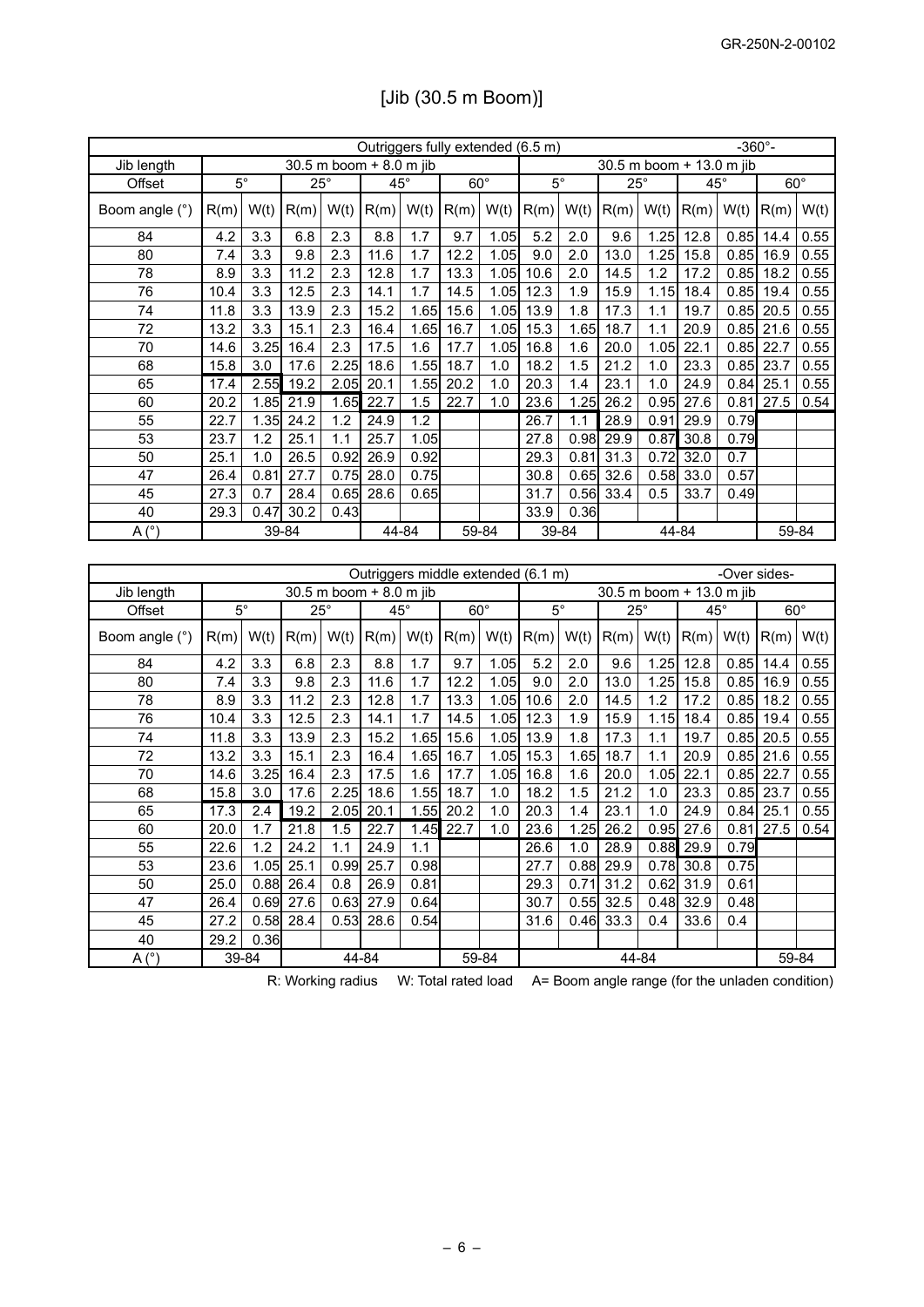| Outriggers middle extended (5.0 m) |      |                        |              |      |                                    |      |            | -Over sides- |                        |       |              |                          |                          |              |              |       |
|------------------------------------|------|------------------------|--------------|------|------------------------------------|------|------------|--------------|------------------------|-------|--------------|--------------------------|--------------------------|--------------|--------------|-------|
| Jib length                         |      |                        |              |      | 30.5 m boom + 8.0 m jib            |      |            |              |                        |       |              | 30.5 m boom + 13.0 m jib |                          |              |              |       |
| Offset                             |      | $\overline{5^{\circ}}$ | $25^\circ$   |      | $45^\circ$                         |      | $60^\circ$ |              | $\overline{5^{\circ}}$ |       | $25^\circ$   |                          | $45^{\circ}$             |              | $60^\circ$   |       |
| Boom angle (°)                     | R(m) | W(t)                   | R(m)         | W(t) | R(m)                               | W(t) | R(m)       | W(t)         | R(m)                   | W(t)  | R(m)         | W(t)                     | R(m)                     | W(t)         | R(m)         | W(t)  |
| 84                                 | 4.2  | 3.3                    | 6.8          | 2.3  | 8.8                                | 1.7  | 9.7        | 1.05         | 5.2                    | 2.0   | 9.6          | 1.25                     | 12.8                     | 0.85         | 14.4         | 0.55  |
| 80                                 | 7.4  | 3.3                    | 9.8          | 2.3  | 11.6                               | 1.7  | 12.2       | 1.05         | 9.0                    | 2.0   | 13.0         | 1.25                     | 15.8                     | 0.85         | 16.9         | 0.55  |
| 78                                 | 8.9  | 3.3                    | 11.2         | 2.3  | 12.8                               | 1.7  | 13.3       | 1.05         | 10.6                   | 2.0   | 14.5         | 1.2                      | 17.2                     | 0.85         | 18.2         | 0.55  |
| 76                                 | 10.4 | 3.3                    | 12.5         | 2.3  | 14.1                               | 1.7  | 14.5       | 1.05         | 12.3                   | 1.9   | 15.9         | 1.15                     | 18.4                     | 0.85         | 19.4         | 0.55  |
| 74                                 | 11.8 | 3.3                    | 13.9         | 2.3  | 15.2                               | 1.65 | 15.6       | 1.05         | 13.9                   | 1.8   | 17.3         | 1.1                      | 19.7                     | 0.85         | 20.5         | 0.55  |
| 72                                 | 13.1 | 3.15                   | 15.1         | 2.3  | 16.4                               | 1.65 | 16.7       | 1.05         | 15.3                   | 1.65  | 18.7         | 1.1                      | 20.9                     | 0.85         | 21.6         | 0.55  |
| 70                                 | 14.3 | 2.6                    | 16.3         | 2.15 | 17.5                               | 1.6  | 17.7       | 1.05         | 16.8                   | 1.6   | 20.0         | 1.05                     | 22.1                     | 0.85         | 22.7         | 0.55  |
| 68                                 | 15.4 | 2.2                    | 17.4         | 1.85 | 18.6                               | 1.55 | 18.7       | 1.0          | 18.2                   | 1.5   | 21.2         | 1.0                      | 23.3                     | 0.85         | 23.7         | 0.55  |
| 65                                 | 17.0 | 1.7                    | 18.9         | 1.45 | 20.0                               | 1.35 | 20.2       | 1.0          | 20.2                   | 1.35  | 23.1         | 1.0                      | 24.9                     | 0.84         | 25.1         | 0.55  |
| 60                                 | 19.7 | 1.1                    | 21.5         | 0.98 | 22.5                               | 0.94 | 22.6       | 0.93         | 23.3                   | 0.9   | 26.0         | 0.74                     | 27.5                     | 0.7          | 27.5         | 0.54  |
| 55                                 | 22.4 | 0.71                   | 24.0         | 0.62 | 24.7                               | 0.61 |            |              | 26.2                   | 0.55  | 28.6         | 0.45                     | 29.8                     | 0.43         |              |       |
| 53                                 | 23.3 | 0.56                   | 24.9         | 0.49 | 25.5                               | 0.48 |            |              | 27.3                   | 0.43  |              |                          |                          |              |              |       |
| 50                                 | 24.8 | 0.37                   |              |      |                                    |      |            |              |                        |       |              |                          |                          |              |              |       |
| A <sup>°</sup>                     |      | 49-84                  |              |      | 52-84                              |      |            | 59-84        |                        | 52-84 |              |                          | 54-84                    |              |              | 59-84 |
|                                    |      |                        |              |      |                                    |      |            |              |                        |       |              |                          |                          |              |              |       |
|                                    |      |                        |              |      | Outriggers middle extended (3.6 m) |      |            |              |                        |       |              |                          |                          |              | -Over sides- |       |
| Jib length                         |      |                        |              |      | 30.5 m boom + 8.0 m jib            |      |            |              |                        |       |              |                          | 30.5 m boom + 13.0 m jib |              |              |       |
| Offset                             |      | $\overline{5^{\circ}}$ | $25^{\circ}$ |      | $45^{\circ}$                       |      | $60^\circ$ |              | $5^\circ$              |       | $25^{\circ}$ |                          | $45^{\circ}$             | $60^{\circ}$ |              |       |
| Boom angle (°)                     | R(m) | W(t)                   | R(m)         | W(t) | R(m)                               | W(t) | R(m)       | W(t)         | R(m)                   | W(t)  | R(m)         | W(t)                     | R(m)                     | W(t)         | R(m)         | W(t)  |
| 84                                 | 4.2  | 3.3                    | 6.8          | 2.3  | 8.8                                | 1.7  | 9.7        | 1.05         | 5.2                    | 2.0   | 9.6          | 1.25                     | 12.8                     | 0.85         | 14.4         | 0.55  |
| 80                                 | 7.4  | 3.3                    | 9.8          | 2.3  | 11.6                               | 1.7  | 12.2       | 1.05         | 9.0                    | 2.0   | 13.0         | 1.25                     | 15.8                     | 0.85         | 16.9         | 0.55  |
| 78                                 | 8.9  | 3.3                    | 11.2         | 2.3  | 12.8                               | 1.7  | 13.3       | 1.05         | 10.6                   | 2.0   | 14.5         | 1.2                      | 17.2                     | 0.85         | 18.2         | 0.55  |
| 76                                 | 10.3 | 2.9                    | 12.4         | 2.25 | 14.1                               | 1.7  | 14.5       | 1.05         | 12.3                   | 1.9   | 15.9         | 1.15                     | 18.4                     | 0.85         | 19.4         | 0.55  |
| 74                                 | 11.4 | 2.35                   | 13.6         | 1.85 | 15.3                               | 1.6  | 15.6       | 1.05         | 13.9                   | 1.8   | 17.3         | 1.1                      | 19.7                     | 0.85         | 20.5         | 0.55  |
| 72                                 | 12.5 | 1.85                   | 14.7         | 1.5  | 16.2                               | 1.3  | 16.7       | 1.05         | 15.2                   | 1.45  | 18.7         | 1.1                      | 20.9                     | 0.85         | 21.6         | 0.55  |
| 70                                 | 13.6 | 1.45                   | 15.8         | 1.2  | 17.3                               | 1.1  | 17.7       | 1.05         | 16.5                   | 1.15  | 19.9         | 0.92                     | 22.1                     | 0.82         | 22.7         | 0.55  |
| 68                                 | 14.8 | 1.15                   | 16.9         | 0.98 | 18.3                               | 0.89 | 18.8       | 0.87         | 17.7                   | 0.93  | 21.0         | 0.74                     | 23.1                     | 0.67         | 23.7         | 0.55  |
| 65                                 | 16.5 | 0.81                   | 18.5         | 0.69 | 19.7                               | 0.63 | 20.2       | 0.62         | 19.7                   | 0.64  | 22.7         | 0.51                     | 24.6                     | 0.47         | 25.1         | 0.46  |
| 60                                 | 19.3 | 0.35                   |              |      |                                    |      |            |              |                        |       |              |                          |                          |              |              |       |
| A <sup>°</sup>                     |      | 59-84                  |              |      | 64-84                              |      |            |              |                        |       |              |                          | 64-84                    |              |              |       |

# [Jib (30.5 m Boom)]

R: Working radius W: Total rated load A= Boom angle range (for the unladen condition)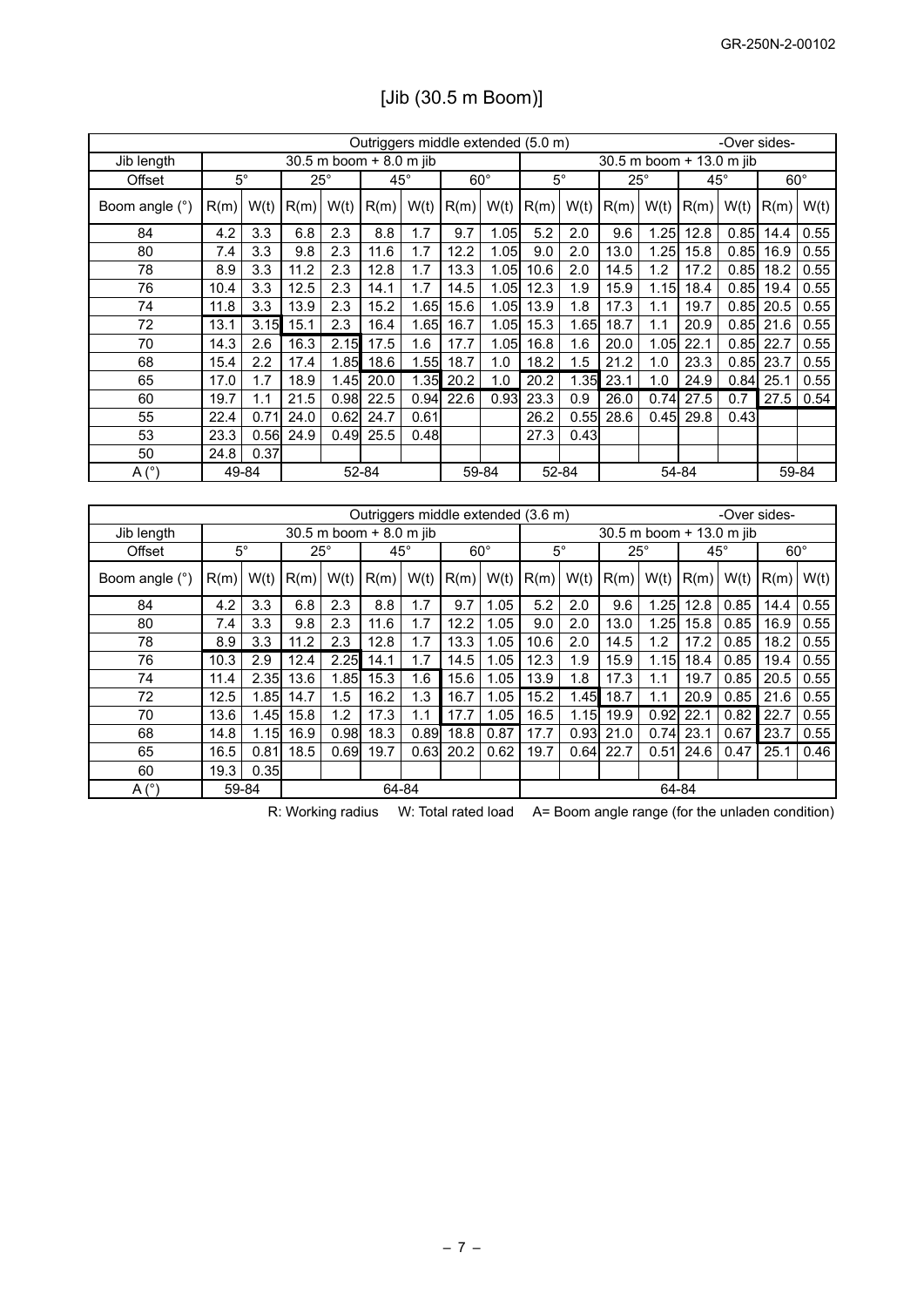|                          | Outriggers fully extended (6.5 m) |                        |      |                          |      |            |      |            |                           |          | $-360^{\circ}$ - |            |              |       |            |       |
|--------------------------|-----------------------------------|------------------------|------|--------------------------|------|------------|------|------------|---------------------------|----------|------------------|------------|--------------|-------|------------|-------|
| Jib length               |                                   |                        |      | 23.45 m boom + 8.0 m jib |      |            |      |            | 23.45 m boom + 13.0 m jib |          |                  |            |              |       |            |       |
| Offset                   |                                   | $\overline{5^{\circ}}$ |      | $25^\circ$               |      | $45^\circ$ |      | $60^\circ$ | $\overline{5^{\circ}}$    |          |                  | $25^\circ$ | $45^{\circ}$ |       | $60^\circ$ |       |
| Boom angle (°)           | R(m)                              | W(t)                   | R(m) | W(t)                     | R(m) | W(t)       | R(m) | W(t)       | R(m)                      | W(t)     | R(m)             | W(t)       | R(m)         | W(t)  | R(m)       | W(t)  |
| 84                       | 3.0                               | 3.3                    | 5.6  | 2.3                      | 7.6  | 1.7        | 8.6  | 1.05       | 4.2                       | 2.0      | 8.5              | 1.25       | 11.6         | 0.85  | 13.2       | 0.55  |
| 80                       | 5.4                               | 3.3                    | 7.8  | 2.3                      | 9.7  | 1.7        | 10.5 | 1.05       | 7.0                       | 2.0      | 11.1             | 1.25       | 13.9         | 0.85  | 15.3       | 0.55  |
| 78                       | 6.5                               | 3.3                    | 8.9  | 2.3                      | 10.7 | 1.7        | 11.4 | 1.05       | 8.3                       | 2.0      | 12.2             | 1.2        | 15.0         | 0.85  | 16.2       | 0.55  |
| 76                       | 7.6                               | 3.3                    | 9.9  | 2.3                      | 11.6 | 1.7        | 12.3 | 1.05       | 9.6                       | 1.9      | 13.4             | 1.15       | 16.0         | 0.85  | 17.1       | 0.55  |
| 74                       | 8.7                               | 3.3                    | 11.0 | 2.3                      | 12.5 | 1.65       | 13.2 | 1.05       | 10.9                      | 1.8      | 14.5             | 1.1        | 17.0         | 0.85  | 18.1       | 0.55  |
| 72                       | 9.8                               | 3.3                    | 12.0 | 2.3                      | 13.4 | 1.65       | 14.0 | 1.05       | 12.1                      | 1.65     | 15.6             | 1.1        | 18.0         | 0.85  | 18.9       | 0.55  |
| 70                       | 10.9                              | 3.3                    | 13.0 | 2.3                      | 14.3 | 1.6        | 14.8 | 1.05       | 13.3                      | 1.6      | 16.7             | 1.05       | 19.0         | 0.85  | 19.8       | 0.55  |
| 68                       | 11.9                              | 3.3                    | 13.9 | 2.3                      | 15.2 | 1.55       | 15.6 | 1.0        | 14.4                      | 1.5      | 17.8             | 1.0        | 19.9         | 0.85  | 20.5       | 0.55  |
| 65                       | 13.4                              | 3.3                    | 15.4 | 2.3                      | 16.4 | 1.55       | 16.7 | 1.0        | 16.1                      | 1.4      | 19.3             | 1.0        | 21.2         | 0.84  | 21.7       | 0.55  |
| 60                       | 15.9                              | 2.9                    | 17.6 | 2.3                      | 18.4 | 1.5        | 18.5 | 1.0        | 18.9                      | 1.25     | 21.8             | 0.95       | 23.3         | 0.81  | 23.5       | 0.54  |
| 55                       | 18.1                              | 2.6                    | 19.7 | 2.15                     | 20.2 | 1.45       |      |            | 21.5                      | 1.15     | 24.0             | 0.91       | 25.2         | 0.79  |            |       |
| 53                       | 18.9                              | 2.35                   | 20.4 | 2.1                      | 20.9 | 1.45       |      |            | 22.5                      | 1.1      | 24.9             | 0.9        | 25.9         | 0.79  |            |       |
| 50                       | 20.2                              | 2.05                   | 21.5 | 1.85                     | 21.9 | 1.45       |      |            | 23.9                      | 1.05     | 26.1             | 0.88       | 26.8         | 0.78  |            |       |
| 47                       | 21.3                              | 1.8                    | 22.5 | 1.65                     | 22.7 | 1.45       |      |            | 25.2                      | 1.0      | 27.2             | 0.87       | 27.7         | 0.78  |            |       |
| 45                       | 22.0                              | 1.65                   | 23.1 | 1.55                     | 23.2 | 1.45       |      |            | 26.0                      | 1.0      | 27.9             | 0.87       | 28.2         | 0.78  |            |       |
| 40                       | 23.6                              | 1.35                   | 24.5 | 1.3                      |      |            |      |            | 28.0                      | 0.95     | 29.4             | 0.86       |              |       |            |       |
| 35                       | 25.1                              | 1.15                   | 25.7 | 1.1                      |      |            |      |            | 29.6                      | 0.91     | 30.6             | 0.85       |              |       |            |       |
| 30                       | 26.3                              | 1.0                    | 26.8 | 0.97                     |      |            |      |            | 31.0                      | 0.81     | 31.7             | 0.76       |              |       |            |       |
| 25                       | 27.3                              | 0.88                   | 27.6 | 0.86                     |      |            |      |            | 32.2                      | 0.71     | 32.4             | 0.67       |              |       |            |       |
| 20                       | 28.1                              | 0.79                   |      |                          |      |            |      |            | 33.0                      | 0.63     |                  |            |              |       |            |       |
| 15                       | 28.7                              | 0.73                   |      |                          |      |            |      |            | 33.6                      | 0.59     |                  |            |              |       |            |       |
| 10                       | 29.0                              | 0.7                    |      |                          |      |            |      |            | 33.9                      | 0.56     |                  |            |              |       |            |       |
| 5                        | 29.0                              | 0.7                    |      |                          |      |            |      |            | 33.9                      | 0.56     |                  |            |              |       |            |       |
| $\overline{A(^{\circ})}$ |                                   | $4 - 84$               |      | 24-84                    |      | 44-84      |      | 59-84      |                           | $4 - 84$ |                  | 24-84      |              | 44-84 |            | 59-84 |

|  |  |  | [Jib (23.45 m Boom)] |  |
|--|--|--|----------------------|--|
|--|--|--|----------------------|--|

| Outriggers middle extended (6.1 m) |             |          |              |                          |              |      |            |       |                           |      |              |       |              |       | -Over sides- |       |
|------------------------------------|-------------|----------|--------------|--------------------------|--------------|------|------------|-------|---------------------------|------|--------------|-------|--------------|-------|--------------|-------|
| Jib length                         |             |          |              | 23.45 m boom + 8.0 m jib |              |      |            |       | 23.45 m boom + 13.0 m jib |      |              |       |              |       |              |       |
| Offset                             | $5^{\circ}$ |          | $25^{\circ}$ |                          | $45^{\circ}$ |      | $60^\circ$ |       | $5^\circ$                 |      | $25^{\circ}$ |       | $45^{\circ}$ |       | $60^\circ$   |       |
| Boom angle (°)                     | R(m)        | W(t)     | R(m)         | W(t)                     | R(m)         | W(t) | R(m)       | W(t)  | R(m)                      | W(t) | R(m)         | W(t)  | R(m)         | W(t)  | R(m)         | W(t)  |
| 84                                 | 3.0         | 3.3      | 5.6          | 2.3                      | 7.6          | 1.7  | 8.6        | 1.05  | 4.2                       | 2.0  | 8.5          | 1.25  | 11.6         | 0.85  | 13.2         | 0.55  |
| 80                                 | 5.4         | 3.3      | 7.8          | 2.3                      | 9.7          | 1.7  | 10.5       | 1.05  | 7.0                       | 2.0  | 11.1         | 1.25  | 13.9         | 0.85  | 15.3         | 0.55  |
| 78                                 | 6.5         | 3.3      | 8.9          | 2.3                      | 10.7         | 1.7  | 11.4       | 1.05  | 8.3                       | 2.0  | 12.2         | 1.2   | 15.0         | 0.85  | 16.2         | 0.55  |
| 76                                 | 7.6         | 3.3      | 9.9          | 2.3                      | 11.6         | 1.7  | 12.3       | 1.05  | 9.6                       | 1.9  | 13.4         | 1.15  | 16.0         | 0.85  | 17.1         | 0.55  |
| 74                                 | 8.7         | 3.3      | 11.0         | 2.3                      | 12.5         | 1.65 | 13.2       | 1.05  | 10.9                      | 1.8  | 14.5         | 1.1   | 17.0         | 0.85  | 18.1         | 0.55  |
| 72                                 | 9.8         | 3.3      | 12.0         | 2.3                      | 13.4         | 1.65 | 14.0       | 1.05  | 12.1                      | 1.65 | 15.6         | 1.1   | 18.0         | 0.85  | 18.9         | 0.55  |
| 70                                 | 10.9        | 3.3      | 13.0         | 2.3                      | 14.3         | 1.6  | 14.8       | 1.05  | 13.3                      | 1.6  | 16.7         | 1.05  | 19.0         | 0.85  | 19.8         | 0.55  |
| 68                                 | 11.9        | 3.3      | 13.9         | 2.3                      | 15.2         | 1.55 | 15.6       | 1.0   | 14.4                      | 1.5  | 17.8         | 1.0   | 19.9         | 0.85  | 20.5         | 0.55  |
| 65                                 | 13.4        | 3.3      | 15.4         | 2.3                      | 16.4         | 1.55 | 16.7       | 1.0   | 16.1                      | 1.4  | 19.3         | 1.0   | 21.2         | 0.84  | 21.7         | 0.55  |
| 60                                 | 15.9        | 2.9      | 17.6         | 2.3                      | 18.4         | 1.5  | 18.5       | 1.0   | 18.9                      | 1.25 | 21.8         | 0.95  | 23.3         | 0.81  | 23.5         | 0.54  |
| 55                                 | 18.1        | 2.4      | 19.6         | 2.1                      | 20.2         | 1.45 |            |       | 21.5                      | 1.15 | 24.0         | 0.91  | 25.2         | 0.79  |              |       |
| 53                                 | 18.9        | 2.15     | 20.4         | 1.9                      | 20.9         | 1.45 |            |       | 22.5                      | 1.1  | 24.9         | 0.9   | 25.9         | 0.79  |              |       |
| 50                                 | 20.0        | 1.85     | 21.4         | 1.7                      | 21.9         | 1.45 |            |       | 23.9                      | 1.05 | 26.1         | 0.88  | 26.8         | 0.78  |              |       |
| 47                                 | 21.2        | 1.65     | 22.4         | 1.5                      | 22.7         | 1.45 |            |       | 25.2                      | 1.0  | 27.2         | 0.87  | 27.7         | 0.78  |              |       |
| 45                                 | 22.0        | 1.5      | 23.0         | 1.35                     | 23.3         | 1.37 |            |       | 26.0                      | 1.0  | 27.9         | 0.87  | 28.2         | 0.78  |              |       |
| 40                                 | 23.6        | 1.2      | 24.5         | 1.15                     |              |      |            |       | 28.0                      | 0.95 | 29.4         | 0.86  |              |       |              |       |
| 35                                 | 25.0        | 1.0      | 25.7         | 0.97                     |              |      |            |       | 29.6                      | 0.82 | 30.7         | 0.76  |              |       |              |       |
| 30                                 | 26.3        | 0.87     | 26.8         | 0.83                     |              |      |            |       | 31.0                      |      | $0.69$ 31.7  | 0.65  |              |       |              |       |
| 25                                 | 27.3        | 0.75     | 27.6         | 0.72                     |              |      |            |       | 32.2                      |      | $0.59$ 32.4  | 0.57  |              |       |              |       |
| 20                                 | 28.1        | 0.66     |              |                          |              |      |            |       | 33.0                      | 0.52 |              |       |              |       |              |       |
| 15                                 | 28.6        | 0.59     |              |                          |              |      |            |       | 33.6                      | 0.46 |              |       |              |       |              |       |
| 10                                 | 28.9        | 0.55     |              |                          |              |      |            |       | 33.9                      | 0.43 |              |       |              |       |              |       |
| 5                                  | 29.0        | 0.55     |              |                          |              |      |            |       | 33.9                      | 0.43 |              |       |              |       |              |       |
| A <sup>°</sup>                     |             | $4 - 84$ |              | 24-84                    | 44-84        |      |            | 59-84 | $4 - 84$                  |      |              | 24-84 |              | 44-84 |              | 59-84 |

R: Working radius W: Total rated load A= Boom angle range (for the unladen condition)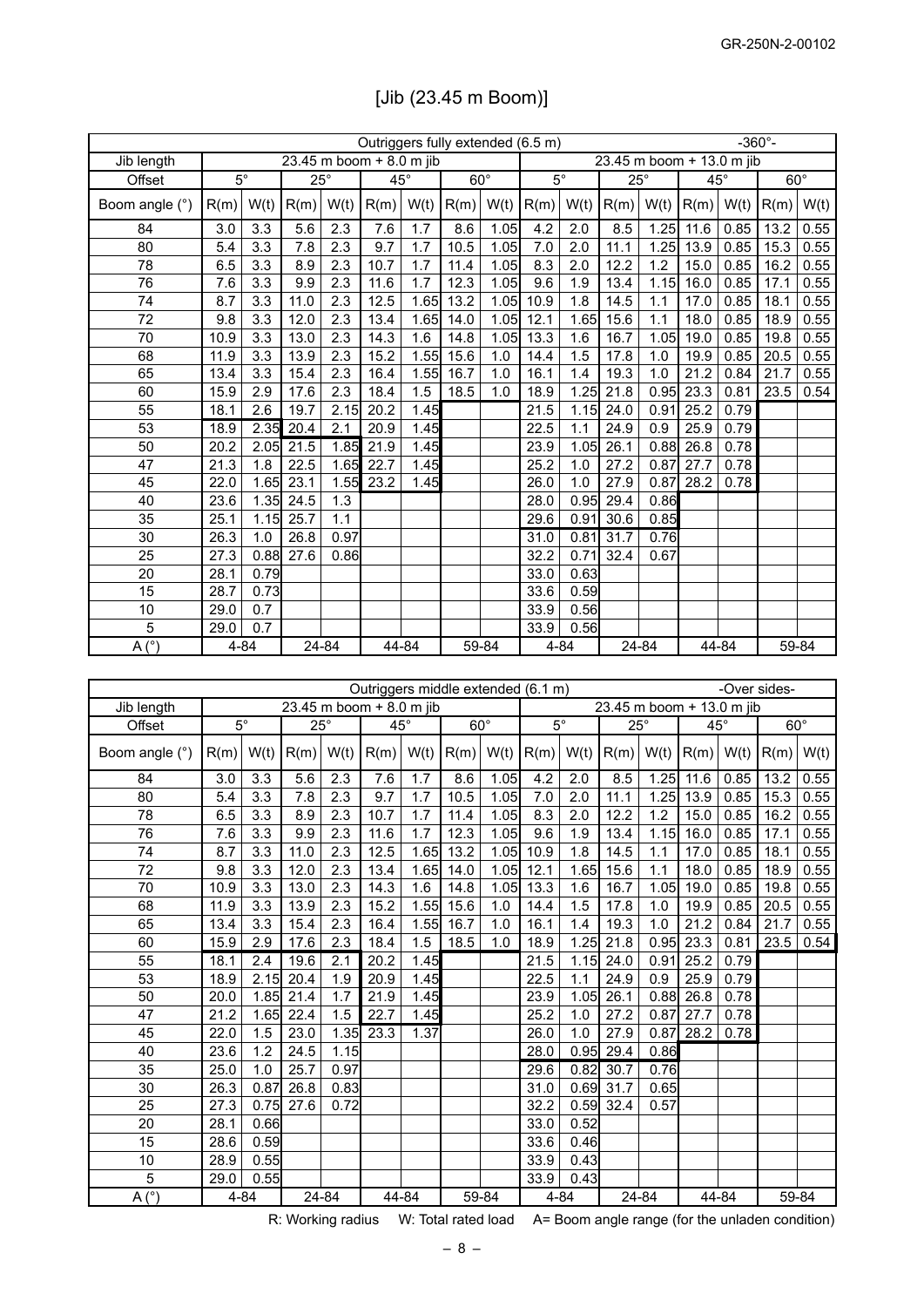|                 | Outriggers middle extended (5.0 m)<br>-Over sides- |                  |            |                  |                                    |       |                    |                           |                        |      |                           |                   |              |       |              |      |
|-----------------|----------------------------------------------------|------------------|------------|------------------|------------------------------------|-------|--------------------|---------------------------|------------------------|------|---------------------------|-------------------|--------------|-------|--------------|------|
| Jib length      |                                                    |                  |            |                  | 23.45 m boom + 8.0 m jib           |       |                    |                           |                        |      | 23.45 m boom + 13.0 m jib |                   |              |       |              |      |
| Offset          | $\overline{5^{\circ}}$                             |                  | $25^\circ$ |                  | $45^\circ$                         |       | $60^\circ$         |                           | $\overline{5^{\circ}}$ |      | $25^{\circ}$              |                   | $45^{\circ}$ |       | $60^\circ$   |      |
| Boom angle (°)  | R(m)                                               | W(t)             | R(m)       | W(t)             | R(m)                               | W(t)  | R(m)               | W(t)                      | R(m)                   | W(t) | R(m)                      | W(t)              | R(m)         | W(t)  | R(m)         | W(t) |
| 84              | 3.0                                                | 3.3              | 5.6        | 2.3              | 7.6                                | 1.7   | 8.6                | 1.05                      | 4.2                    | 2.0  | 8.5                       | 1.25              | 11.6         | 0.85  | 13.2         | 0.55 |
| 80              | 5.4                                                | 3.3              | 7.8        | 2.3              | 9.7                                | 1.7   | 10.5               | 1.05                      | 7.0                    | 2.0  | 11.1                      | $\overline{1.25}$ | 13.9         | 0.85  | 15.3         | 0.55 |
| 78              | 6.5                                                | 3.3              | 8.9        | 2.3              | 10.7                               | 1.7   | 11.4               | 1.05                      | 8.3                    | 2.0  | 12.2                      | 1.2               | 15.0         | 0.85  | 16.2         | 0.55 |
| 76              | 7.6                                                | 3.3              | 9.9        | 2.3              | 11.6                               | 1.7   | 12.3               | 1.05                      | 9.6                    | 1.9  | 13.4                      | 1.15              | 16.0         | 0.85  | 17.1         | 0.55 |
| 74              | 8.7                                                | 3.3              | 11.0       | 2.3              | 12.5                               | 1.65  | 13.2               | 1.05                      | 10.9                   | 1.8  | 14.5                      | 1.1               | 17.0         | 0.85  | 18.1         | 0.55 |
| $\overline{72}$ | 9.8                                                | 3.3              | 12.0       | 2.3              | 13.4                               | 1.65  | 14.0               | 1.05                      | 12.1                   | 1.65 | 15.6                      | 1.1               | 18.0         | 0.85  | 18.9         | 0.55 |
| 70              | 10.9                                               | 3.3              | 13.0       | 2.3              | 14.3                               | 1.6   | 14.8               | 1.05                      | 13.3                   | 1.6  | 16.7                      | 1.05              | 19.0         | 0.85  | 19.8         | 0.55 |
| 68              | 11.9                                               | 3.3              | 13.9       | 2.3              | 15.2                               | 1.55  | 15.6               | 1.0                       | 14.4                   | 1.5  | 17.8                      | 1.0               | 19.9         | 0.85  | 20.5         | 0.55 |
| 65              | 13.4                                               | $\overline{3.1}$ | 15.4       | 2.3              | 16.4                               | 1.55  | 16.7               | 1.0                       | 16.1                   | 1.4  | 19.3                      | 1.0               | 21.2         | 0.84  | 21.7         | 0.55 |
| 60              | 15.7                                               | 2.2              | 17.5       | 1.9              | 18.4                               | 1.5   | 18.5               | 1.0                       | 18.9                   | 1.25 | 21.8                      | 0.95              | 23.3         | 0.81  | 23.5         | 0.54 |
| 55              | 17.8                                               | 1.65             | 19.5       | 1.45             | 20.2                               | 1.35  |                    |                           | 21.5                   | 1.15 | 24.0                      | 0.91              | 25.2         | 0.79  |              |      |
| 53              | 18.6                                               | 1.45             | 20.2       | 1.3              | 20.9                               | 1.2   |                    |                           | 22.5                   | 1.1  | 24.9                      | 0.9               | 25.9         | 0.79  |              |      |
| 50              | 19.8                                               | 1.2              | 21.3       | 1.1              | 21.8                               | 1.05  |                    |                           | 23.9                   | 0.98 | 26.0                      | 0.84              | 26.8         | 0.78  |              |      |
| 47              | 21.0                                               | 1.0              | 22.3       | 0.94             | 22.7                               | 0.92  |                    |                           | 25.1                   | 0.83 | 27.1                      | 0.71              | 27.7         | 0.69  |              |      |
| 45              | 21.8                                               | 0.93             | 22.9       | 0.85             | 23.2                               | 0.83  |                    |                           | 25.9                   | 0.74 | 27.8                      | 0.64              | 28.2         | 0.63  |              |      |
| 40              | 23.4                                               | 0.71             | 24.4       | 0.65             |                                    |       |                    |                           | 27.8                   | 0.55 | 29.3                      | 0.49              |              |       |              |      |
| 35              | 24.8                                               | 0.53             | 25.7       | 0.5              |                                    |       |                    |                           | 29.5                   | 0.41 | 30.6                      | 0.36              |              |       |              |      |
| $\overline{30}$ | 26.1                                               | 0.39             | 26.7       | 0.36             |                                    |       |                    |                           |                        |      |                           |                   |              |       |              |      |
| $A(^{\circ})$   |                                                    | 29-84<br>44-84   |            |                  |                                    | 59-84 |                    |                           | 34-84                  |      |                           | 44-84             | 59-84        |       |              |      |
|                 |                                                    |                  |            |                  |                                    |       |                    |                           |                        |      |                           |                   |              |       |              |      |
|                 |                                                    |                  |            |                  | Outriggers middle extended (3.6 m) |       |                    |                           |                        |      |                           |                   |              |       | -Over sides- |      |
| Jib length      |                                                    |                  |            |                  | 23.45 m boom + 8.0 m jib           |       |                    | 23.45 m boom + 13.0 m jib |                        |      |                           |                   |              |       |              |      |
| Offset          | $5^\circ$                                          |                  | $25^\circ$ |                  | $45^{\circ}$                       |       | $60^\circ$         |                           | $5^\circ$              |      | $25^\circ$                |                   | $45^{\circ}$ |       | $60^\circ$   |      |
| Boom angle (°)  | R(m)                                               | W(t)             | R(m)       | W(t)             | R(m)                               | W(t)  | R(m)               | W(t)                      | R(m)                   | W(t) | R(m)                      | W(t)              | R(m)         | W(t)  | R(m)         | W(t) |
| 84              | $\overline{3.0}$                                   | $\overline{3.3}$ | 5.6        | 2.3              | 7.6                                | 1.7   | 8.6                | 1.05                      | 4.2                    | 2.0  | 8.5                       | $\overline{1.25}$ | 11.6         | 0.85  | 13.2         | 0.55 |
| 80              | 5.4                                                | 3.3              | 7.8        | 2.3              | 9.7                                | 1.7   | 10.5               | 1.05                      | 7.0                    | 2.0  | 11.1                      | 1.25              | 13.9         | 0.85  | 15.3         | 0.55 |
| 78              | 6.5                                                | 3.3              | 8.9        | 2.3              | 10.7                               | 1.7   | 11.4               | 1.05                      | 8.3                    | 2.0  | 12.2                      | 1.2               | 15.0         | 0.85  | 16.2         | 0.55 |
| 76              | 7.6                                                | 3.3              | 9.9        | 2.3              | 11.6                               | 1.7   | 12.3               | 1.05                      | 9.6                    | 1.9  | 13.4                      | 1.15              | 16.0         | 0.85  | 17.1         | 0.55 |
| 74              | 8.7                                                | 3.3              | 11.0       | 2.3              | 12.5                               | 1.65  | 13.2               | 1.05                      | 10.9                   | 1.8  | 14.5                      | 1.1               | 17.0         | 0.85  | 18.1         | 0.55 |
| $\overline{72}$ | 9.8                                                | 3.3              | 12.0       | 2.3              | 13.4                               | 1.65  | 14.0               | 1.05                      | 12.1                   | 1.65 | 15.6                      | 1.1               | 18.0         | 0.85  | 18.9         | 0.55 |
| 70              | 10.8                                               | 2.8              | 12.9       | $\overline{2.2}$ | 14.3                               | 1.6   | 14.8               | 1.05                      | 13.3                   | 1.6  | 16.7                      | 1.05              | 19.0         | 0.85  | 19.8         | 0.55 |
| $\overline{68}$ | 11.7                                               | 2.3              | 13.8       | 1.85             | 15.2                               | 1.55  | 15.6               | 1.0                       | 14.4                   | 1.5  | 17.8                      | 1.0               | 19.9         | 0.85  | 20.5         | 0.55 |
| 65              | 13.1                                               | 1.8              | 15.2       | 1.45             | 16.4                               | 1.3   | 16.7               | 1.0                       | 16.1                   | 1.35 | 19.3                      | 1.0               | 21.2         | 0.84  | 21.7         | 0.55 |
| 60              | 15.4                                               | 1.15             | 17.3       | 0.99             | 18.3                               | 0.91  | 18.5               | 0.9                       | 18.8                   | 0.9  | 21.7                      | 0.74              | 23.3         | 0.67  | 23.5         | 0.54 |
| 55              | 17.6                                               | 0.75             | 19.3       | 0.65             | 20.1                               | 0.61  |                    |                           | 21.2                   | 0.57 | 23.9                      | 0.48              | 25.1         | 0.44  |              |      |
| 53              | 18.4                                               | 0.62             | 20.1       | 0.54             | 20.8                               | 0.5   |                    |                           | 22.2                   | 0.46 | 24.7                      | 0.39              | 25.8         | 0.37  |              |      |
| $\overline{50}$ | 19.6                                               | 0.45             | 21.2       | 0.39             | 21.7                               | 0.37  |                    |                           |                        |      |                           |                   |              |       |              |      |
| A(°)            | 49-84                                              |                  |            |                  |                                    |       | $52 - 84$<br>59-84 |                           |                        |      |                           |                   |              | 59-84 |              |      |

# [Jib (23.45 m Boom)]

R: Working radius W: Total rated load A= Boom angle range (for the unladen condition)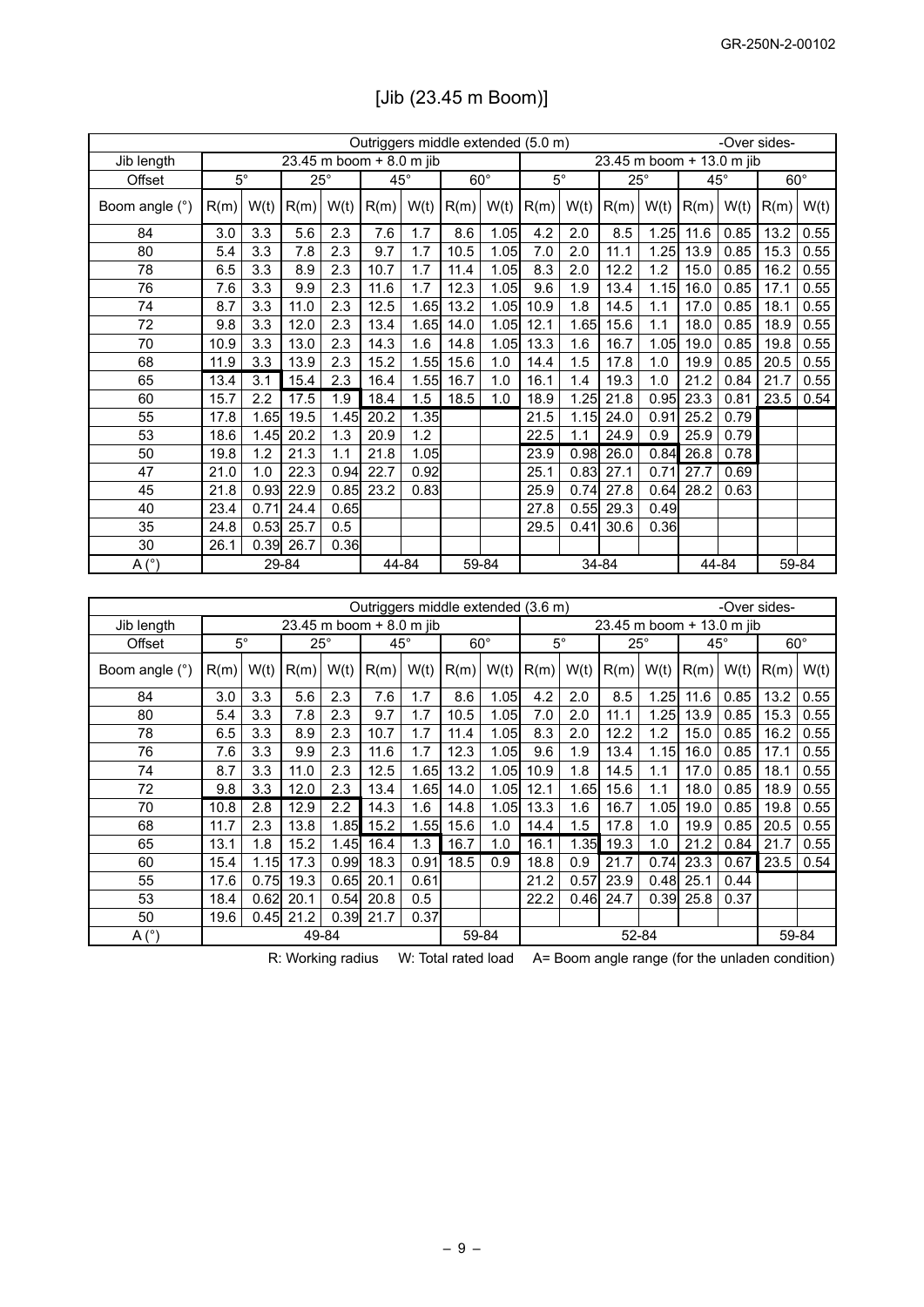### **PRECAUTIONS TO BE TAKEN WHEN THE OUTRIGGERS ARE EXTENDED:**

- 1 The total rated loads shown are for the case where the crane is set horizontally on firm level ground. They include the weights of the slings and main winch hook (220 kg) when using the boom, and the weights of the slings and auxiliary winch hook (60 kg) when using the jib. The values above the bold lines are based on the crane strength while those below are based on the crane stability.
- 2 Since the working radii are based on the actual values including deflection of the boom, boom operations should be performed in accordance with the working radii.
- 3 The total rated load for the jib differs for boom lengths of 23.45 m or less and more than 23.45 m.
- 4 Use the boom angle as a reference when using the jib. The working radii are reference values for the case where a jib is mounted to a 23.45 m or a 30.5 m boom.
- 5 The total rated load for the single top is obtained by subtracting 160 kg from total rated load of the boom. It includes the weight of the sling and auxiliary hook (60 kg), and must not exceed 4.0 t.
- 6 High-speed unwind should be performed only when lowering the hook alone, and sudden braking operations must be avoided.
- 7 The table below shows the standard number of part lines for each boom length. When using with other than this number of part lines, the load per line should not exceed 3.6 t for the main winch, and 4.0 t for the auxiliary winch.

| Boom length          | $9.35 \text{ m}$ | $16.4 \text{ m}$ | 23.45 m | 30.5 m | Jib/Single top |
|----------------------|------------------|------------------|---------|--------|----------------|
| Number of part lines |                  |                  |         |        |                |

- 8 A single-part line is used for the hook on the jib.
- 9 The hoisting performance for the "Over sides" range will differ according to the extended width of the outriggers. Operations should be performed in accordance with the performance corresponding to the extended width. Also, although the hoisting performances for the "Over front" and "Over rear" ranges are equivalent to those of the outriggers fully extended condition, the front and rear ranges (angle a) will differ according to the width to which the outriggers are extended in the left and right directions.

| Extended width       | Middle extended | Middle extended | Middle extended | Minimum extended  |
|----------------------|-----------------|-----------------|-----------------|-------------------|
|                      | (6.1 m)         | (5.0 m)         | (3.6 m)         | $(2.3 \text{ m})$ |
| Angle a <sup>°</sup> | 35              | 25              |                 |                   |

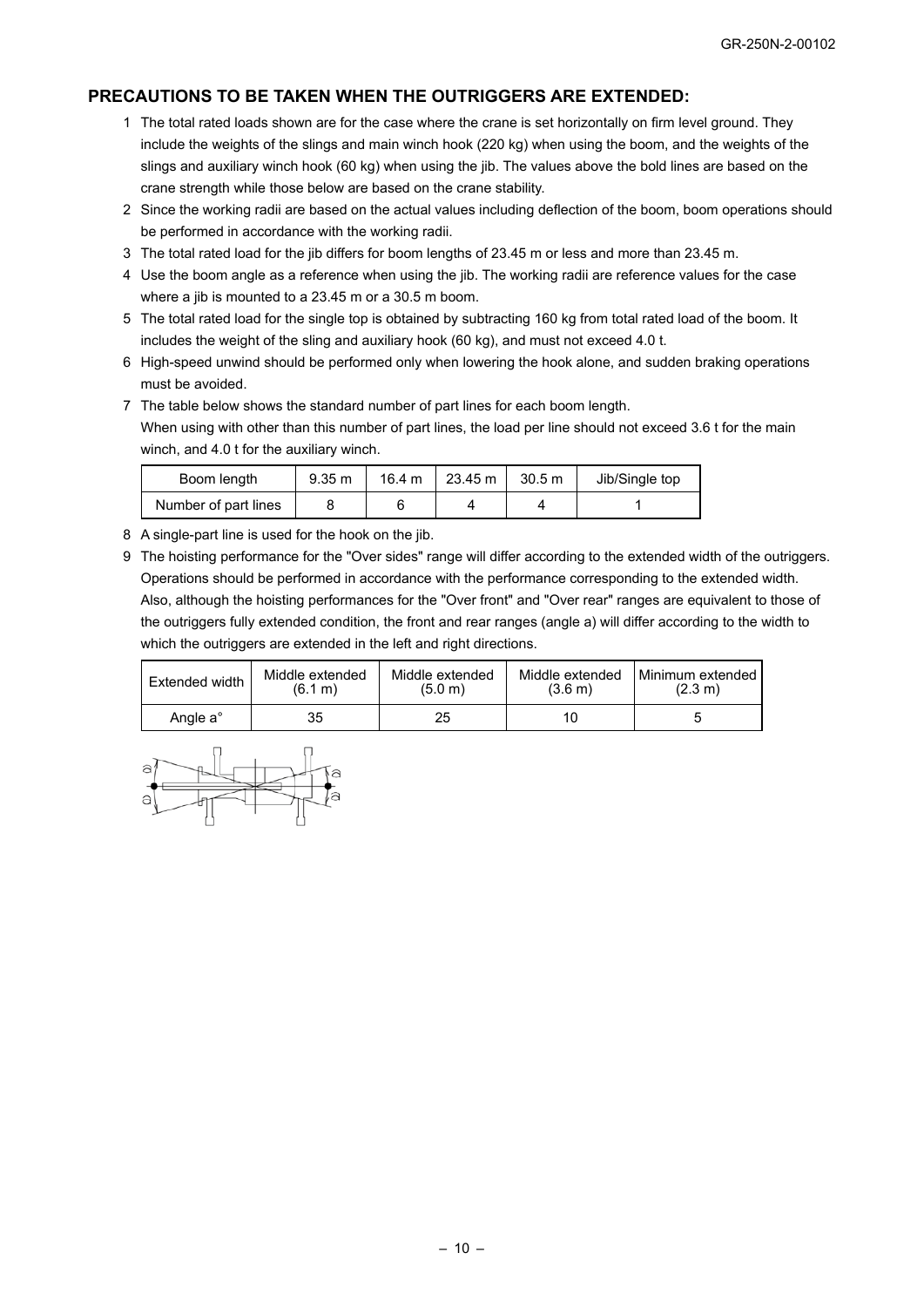| 2-(2) Outrigger Not Used |  |  |
|--------------------------|--|--|
|--------------------------|--|--|

Unit: ton

|                   |       |                  |       | Stationary     |       |                  | Vehicle moving (at 1.6 km/h or less) |                  |       |                  |       |                  |  |
|-------------------|-------|------------------|-------|----------------|-------|------------------|--------------------------------------|------------------|-------|------------------|-------|------------------|--|
| Boom length       |       | 9.35 m           |       | 16.4 m         |       | 23.45 m          |                                      | 9.35 m           |       | 16.4 m           |       | 23.45 m          |  |
| Working radius    | Front | $-360^{\circ}$ - | Front | $-360^\circ$ - | Front | $-360^{\circ}$ - | Front                                | $-360^{\circ}$ - | Front | $-360^{\circ}$ - | Front | $-360^{\circ}$ - |  |
| 3.0 <sub>m</sub>  | 14.0  | 8.3              | 9.0   | 7.3            |       |                  | 10.0                                 | 6.5              | 7.5   | 5.1              |       |                  |  |
| 3.5 <sub>m</sub>  | 14.0  | 6.8              | 9.0   | 7.3            | 6.5   | 4.5              | 10.0                                 | 5.2              | 7.5   | 5.1              | 5.5   | 3.2              |  |
| 4.0 <sub>m</sub>  | 12.5  | 5.3              | 9.0   | 5.85           | 6.5   | 4.5              | 9.0                                  | 4.2              | 7.5   | 4.4              | 5.5   | 3.2              |  |
| 4.5 <sub>m</sub>  | 10.9  | 4.3              | 9.0   | 4.75           | 6.5   | 4.5              | 8.2                                  | 3.4              | 7.5   | 3.7              | 5.5   | 3.2              |  |
| 5.0 <sub>m</sub>  | 9.55  | 3.5              | 8.2   | 4.0            | 6.5   | 4.0              | 7.4                                  | 2.8              | 7.0   | 3.1              | 5.5   | 3.2              |  |
| 5.5 <sub>m</sub>  | 8.3   | 2.8              | 7.4   | 3.3            | 6.1   | 3.4              | 6.7                                  | 2.4              | 6.2   | 2.7              | 5.15  | 2.8              |  |
| 6.0 <sub>m</sub>  | 7.2   | 2.3              | 6.6   | 2.8            | 5.65  | 2.9              | 5.9                                  | 1.9              | 5.5   | 2.3              | 4.8   | 2.4              |  |
| 6.5 <sub>m</sub>  | 6.25  | 1.8              | 5.9   | 2.35           | 5.25  | 2.5              | 5.1                                  | 1.5              | 4.9   | 1.9              | 4.45  | 2.05             |  |
| 7.0 <sub>m</sub>  |       |                  | 5.25  | 1.95           | 4.85  | 2.15             |                                      |                  | 4.35  | 1.6              | 4.15  | 1.8              |  |
| 8.0 <sub>m</sub>  |       |                  | 4.1   | 1.4            | 4.1   | 1.6              |                                      |                  | 3.4   | 1.1              | 3.5   | 1.4              |  |
| 9.0 <sub>m</sub>  |       |                  | 3.25  | 0.95           | 3.5   | 1.2              |                                      |                  | 2.7   | 0.7              | 2.95  | 1.0              |  |
| 10.0 <sub>m</sub> |       |                  | 2.6   | 0.6            | 3.0   | 0.85             |                                      |                  | 2.15  |                  | 2.45  | 0.65             |  |
| 11.0 <sub>m</sub> |       |                  | 2.1   |                | 2.55  | 0.55             |                                      |                  | 1.7   |                  | 2.05  |                  |  |
| 12.0 m            |       |                  | 1.7   |                | 2.2   |                  |                                      |                  | 1.35  |                  | 1.7   |                  |  |
| 13.0 m            |       |                  | 1.35  |                | 1.85  |                  |                                      |                  | 1.1   |                  | 1.45  |                  |  |
| 13.5 m            |       |                  | 1.15  |                | 1.7   |                  |                                      |                  | 1.0   |                  | 1.3   |                  |  |
| 14.0 m            |       |                  |       |                | 1.55  |                  |                                      |                  |       |                  | 1.2   |                  |  |
| 15.0 m            |       |                  |       |                | 1.3   |                  |                                      |                  |       |                  | 1.0   |                  |  |
| 16.0 m            |       |                  |       |                | 1.05  |                  |                                      |                  |       |                  | 0.85  |                  |  |
| 17.0 m            |       |                  |       |                | 0.85  |                  |                                      |                  |       |                  | 0.7   |                  |  |
| 18.0 m            |       |                  |       |                | 0.65  |                  |                                      |                  |       |                  | 0.55  |                  |  |
| 19.0 m            |       |                  |       |                | 0.5   |                  |                                      |                  |       |                  |       |                  |  |
| A (°)             |       | $0 - 80$         |       | 42-80          | 25-80 | 56-80            |                                      | $0 - 80$         |       | 48-80            | 30-80 | 59-80            |  |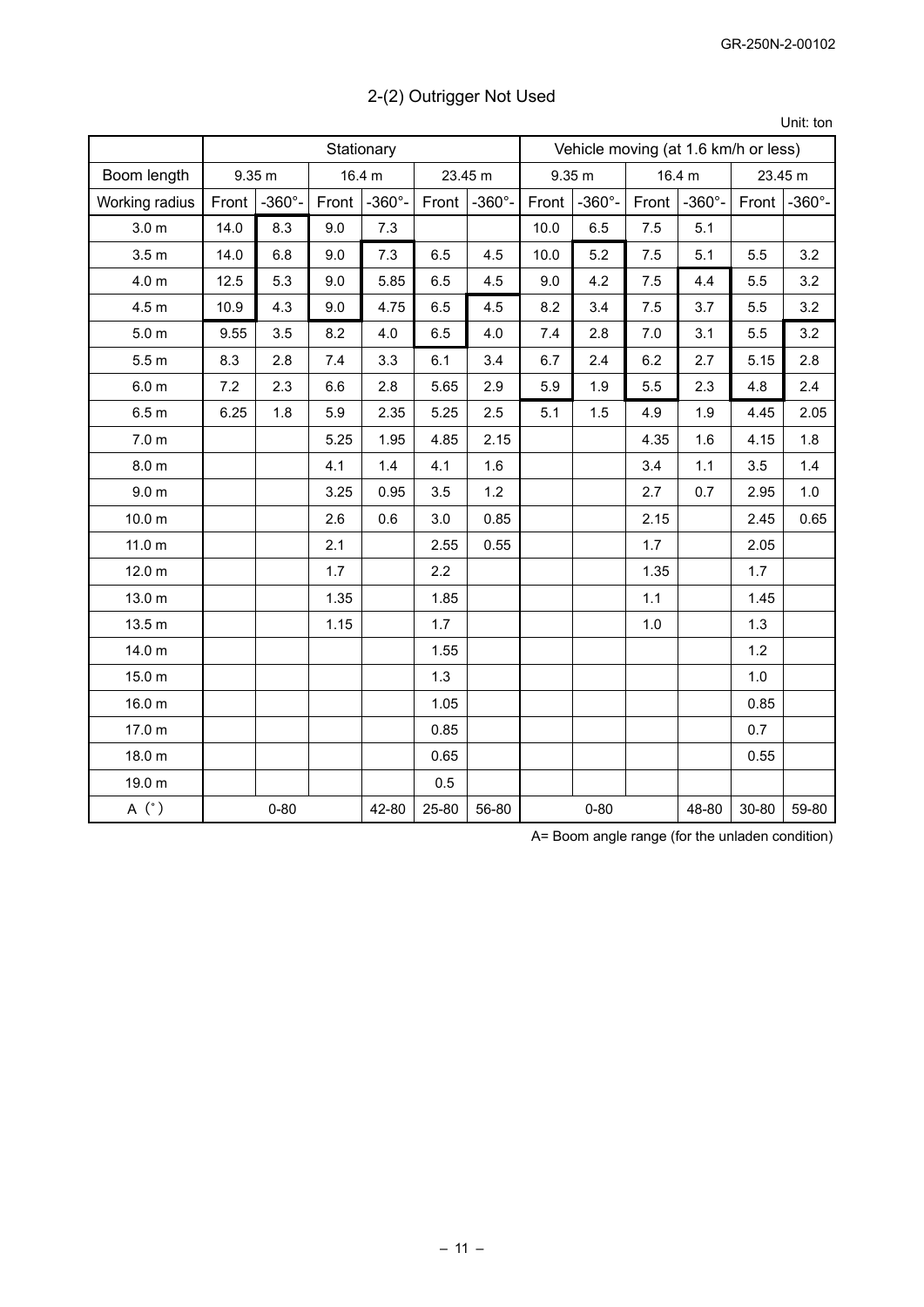#### **PRECAUTIONS TO BE TAKEN WHEN THE OUTRIGGERS ARE NOT USED:**

1 The total rated loads shown are for the case where the tire pressure on firm level ground is as specified (900 kPa (9.00 kgf/cm<sup>2</sup>)) and the crane is completely spring-locked (minimum telescoped length). They include the weights of the sling and main hook (220 kg).

The values above the bold lines are based on the crane strength while those below are based on the crane stability. The foundation, working conditions, etc. should be taken into consideration for actual work.

- 2 Since the working radii are based on the actual values including the deflection of the boom and the tires, operations should be performed in accordance with the working radii.
- 3 The table below shows the standard number of part lines for each boom length. When using with other than this number of part lines, the load per line should not exceed 3.6 t for the main winch, and 4.0 t for the auxiliary winch.

| Boom length          | 9.35 m | 16.4 m | 23.45 m | Single top |
|----------------------|--------|--------|---------|------------|
| Number of part lines |        |        |         |            |

- 4 High-speed lowering, work with booms exceeding 23.45 m, and work using jibs, should not be performed without outriggers.
- 5 "Over front" crane operations should be performed only when the AML "over-front area indicator lamp" is lit. The boom must be kept inside a 2° area over front of the carrier when performing "Over front" crane operations without the outriggers.



- 6 The total rated load for the single top is obtained by subtracting 160 kg from total rated load of the boom. It includes the weight of the sling and auxiliary hook (60 kg), and must not exceed 4.0 t.
- 7 The "Drive Mode Selection" switch should be set to "4-wheel / Lo" for travelling while hoisting a load and the shift lever should be set to first.
- 8 When travelling while hoisting a load, the swing brake should be applied, the load should be kept as close to the ground as possible but not touching the ground and the speed should be kept at 1.6 km/h or less. In particular, any abrupt steering, starting or braking must be avoided.
- 9 Crane operations should not be performed when travelling while hoisting a load.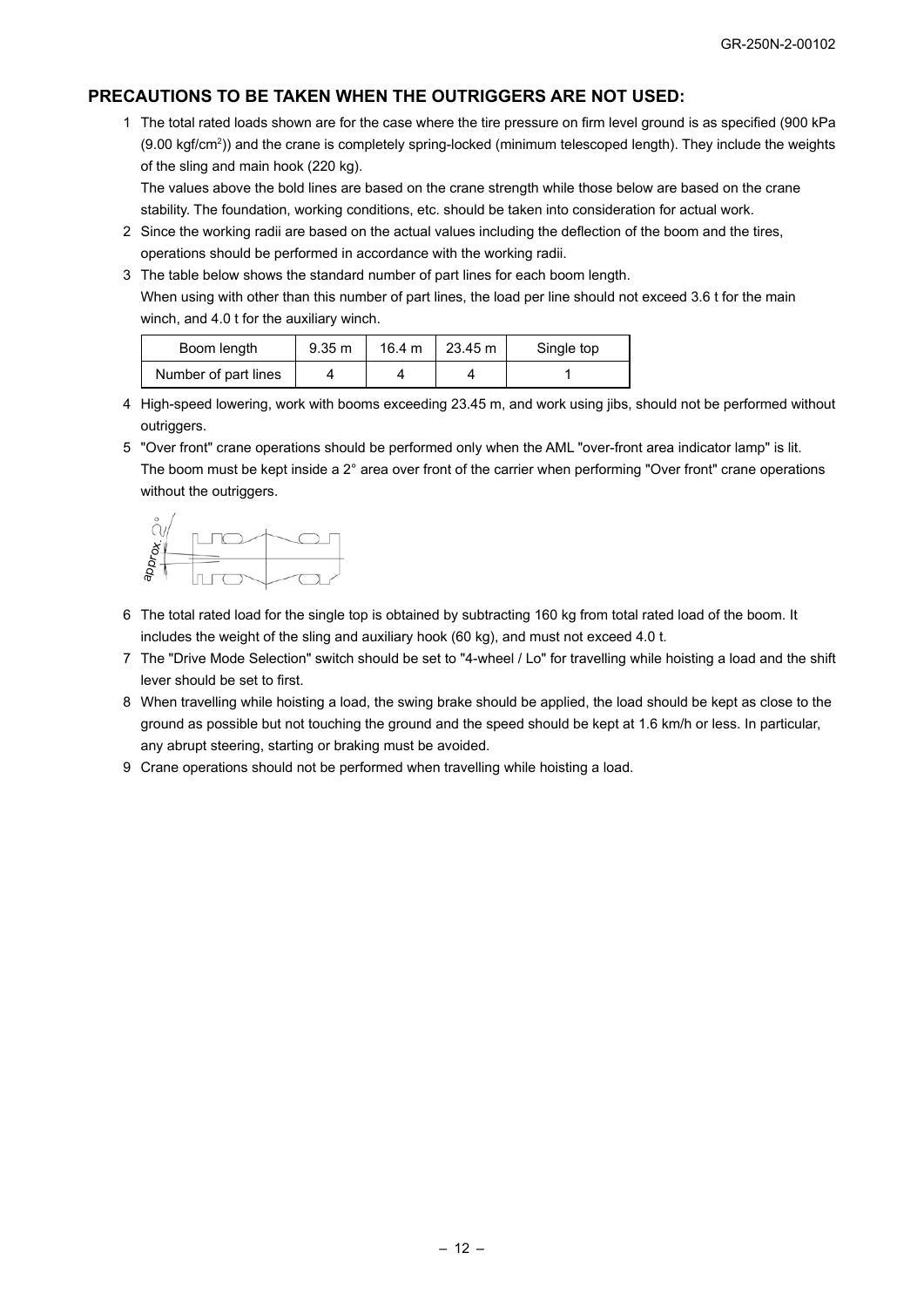

Note:

1. The deflection of the boom is not incorporated in the figure above.

2. The figure above shows the crane with the maximum outrigger extension (6.5 m).